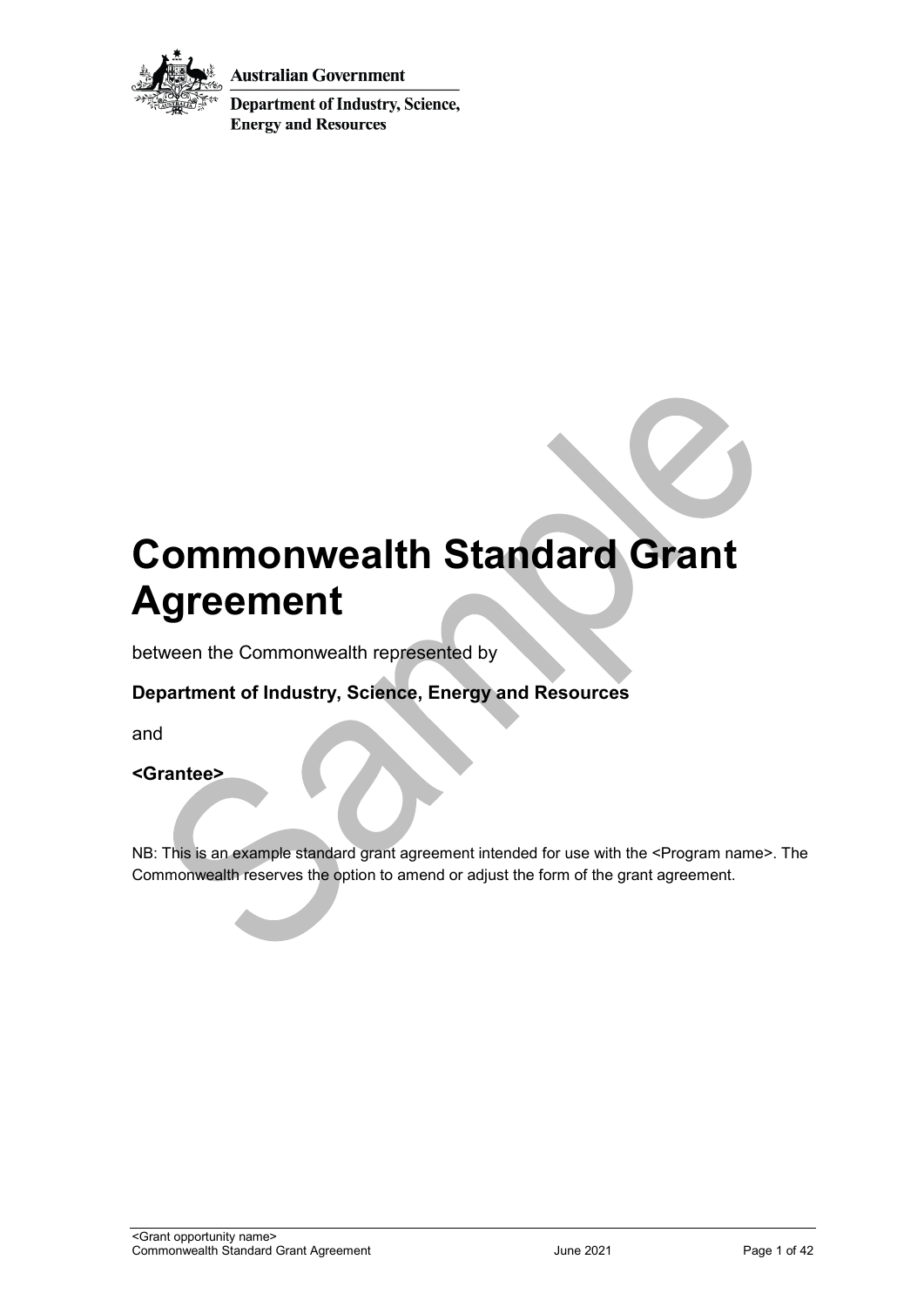## **Contents**

| Α. |  |
|----|--|
| В. |  |
| C. |  |
| D. |  |
| Е. |  |
| F. |  |
| G. |  |
|    |  |
|    |  |
|    |  |
|    |  |
|    |  |
|    |  |
|    |  |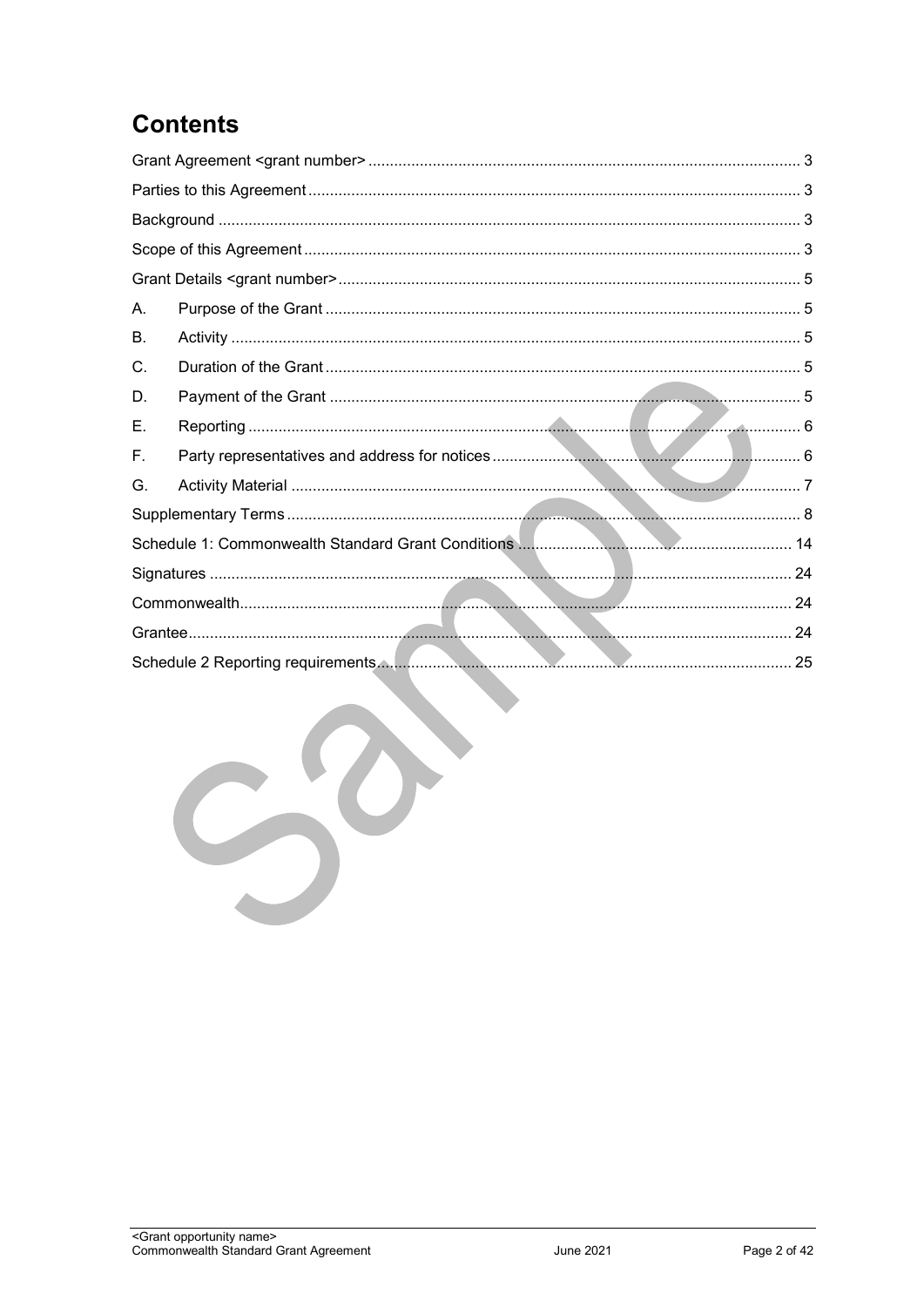## <span id="page-2-0"></span>**Grant Agreement <grant number>**

Once completed, this document, together with the Grant Details and the Commonwealth Standard Grant Conditions (Schedule 1), forms an Agreement between the Commonwealth and the Grantee.

## <span id="page-2-1"></span>Parties to this Agreement

#### The Grantee

| Full legal name of Grantee                                                                  | <entity name=""></entity>                           |
|---------------------------------------------------------------------------------------------|-----------------------------------------------------|
| Legal entity type (e.g. individual, incorporated<br>association, company, partnership, etc) | <abr entity="" type=""></abr>                       |
| Trading or business name                                                                    | <trading name=""></trading>                         |
| Any relevant licence, registration or provider<br>number                                    | Not applicable                                      |
| Australian Business Number (ABN) or other<br>entity identifiers                             | <abn></abn>                                         |
| Australian Company Number (ACN)                                                             | <acn></acn>                                         |
| Registered for Goods and Services Tax (GST)?                                                | <gst +="" if="" statement="" status=""></gst>       |
| Date from which GST registration was effective?                                             | <gst date="" registered=""></gst>                   |
| Registered office address                                                                   | <abr address="" registered=""></abr>                |
|                                                                                             | <city> <state> <postcode></postcode></state></city> |
| Relevant business place                                                                     | <business address="" street=""></business>          |
|                                                                                             | <city> <state> <postcode></postcode></state></city> |

#### The Commonwealth

The Commonwealth of Australia represented by the Department of Industry, Science, Energy and Resources of 10 Binara Street CANBERRA ACT 2600 ABN 74 599 608 295

## <span id="page-2-2"></span>**Background**

The Commonwealth has agreed to enter this Agreement under which the Commonwealth will provide the Grantee with a Grant for the purpose of assisting the Grantee to undertake the associated Activity.

The Grantee agrees to use the Grant and undertake the Activity in accordance with this Agreement and the relevant Grant Details.

## <span id="page-2-3"></span>Scope of this Agreement

This Agreement comprises:

(a) this document;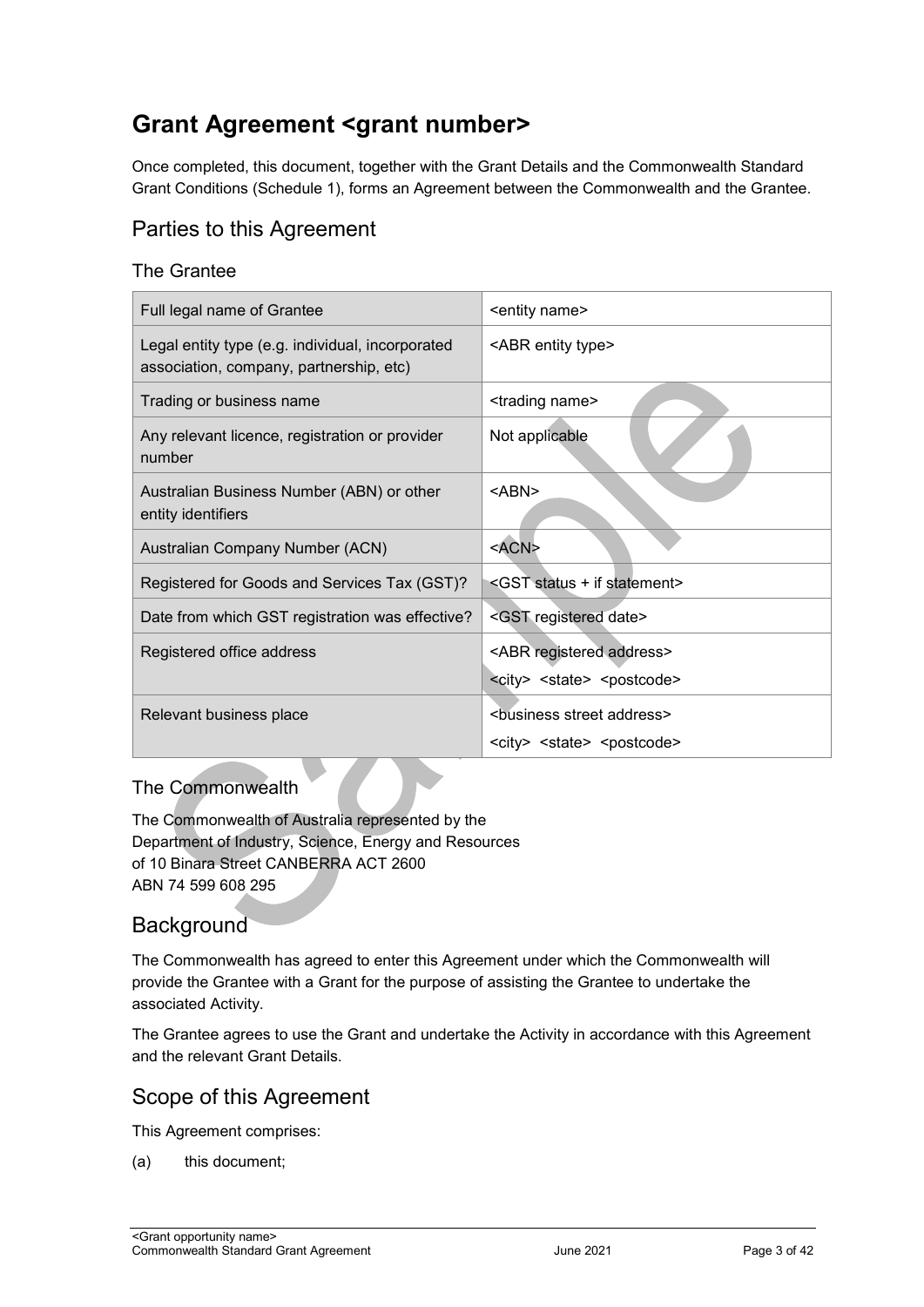- (b) the Supplementary Terms (if any);
- (c) the Standard Grant Conditions (Schedule 1);
- (d) the Grant Details;
- (e) any other document referenced or incorporated in the Grant Details.

If there is any ambiguity or inconsistency between the documents comprising this Agreement in relation to a Grant, the document appearing higher in the list will have precedence to the extent of the ambiguity or inconsistency.

This Agreement represents the Parties' entire agreement in relation to the Grant provided under it and the relevant Activity and supersedes all prior representations, communications, agreements, statements and understandings, whether oral or in writing.

Certain information contained in or provided under this Agreement may be used for public reporting purposes.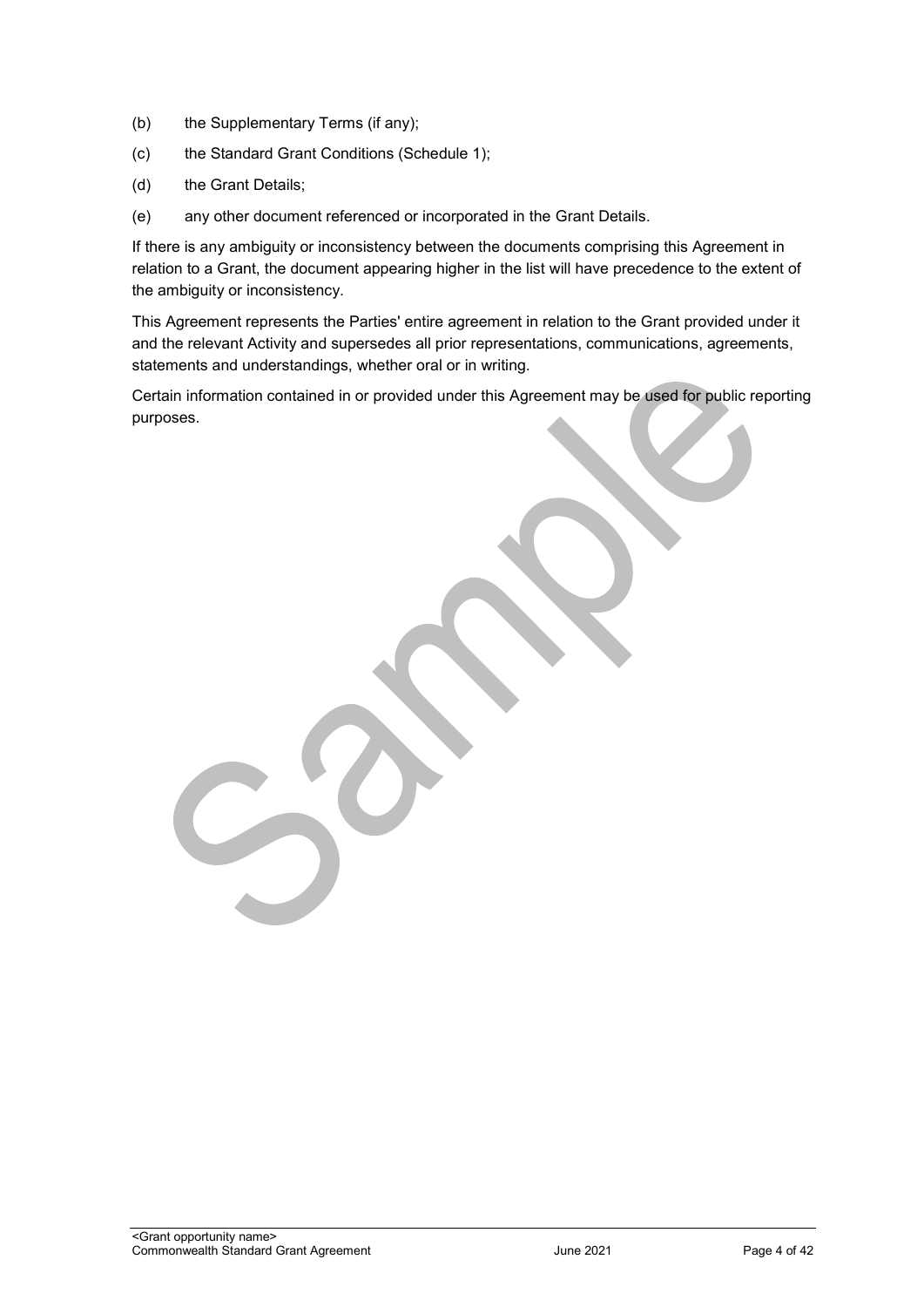## <span id="page-4-0"></span>**Grant Details <grant number>**

## <span id="page-4-1"></span>A. Purpose of the Grant

The Grant is being provided as part of the <grant opportunity name> grant opportunity.

<Grant opportunity objectives>

<Grant opportunity outcomes>

#### <span id="page-4-2"></span>B. Activity

The Activity is made up of the Grantee's project and all eligible project activities as specified in these Grant Details.

Project title

<project title>

#### Project scope and description

<detailed project description>

#### Project outcomes

<project outcomes>

In undertaking the Activity, the Grantee must comply with the requirements of the grant opportunity guidelines (as in force at the time of application).

The Grantee must notify the Commonwealth about events relating to the project and provide an opportunity for the Minister or their representative to attend.

## <span id="page-4-3"></span>C. Duration of the Grant

The Activity starts on <project start date> and ends on <project end date>, which is the Activity **Completion Date**.

The Agreement ends on <agreement end date> which is the Agreement End Date.

#### Activity Schedule

In undertaking the Activity, the Grantee will meet the following milestones by the due dates.

| Milestone<br>number | Milestone name and description         | Due date                |
|---------------------|----------------------------------------|-------------------------|
| $<$ No $>$          | <milestone name=""></milestone>        | <dd mm="" yyyy=""></dd> |
|                     | <milestone description=""></milestone> |                         |

## <span id="page-4-4"></span>D. Payment of the Grant

The total amount of the Grant is <grant amount> (plus GST if applicable).

The Grant will be provided at up to <grant percentage> per cent of eligible expenditure as defined in the grant opportunity guidelines subject to availability of Program funds.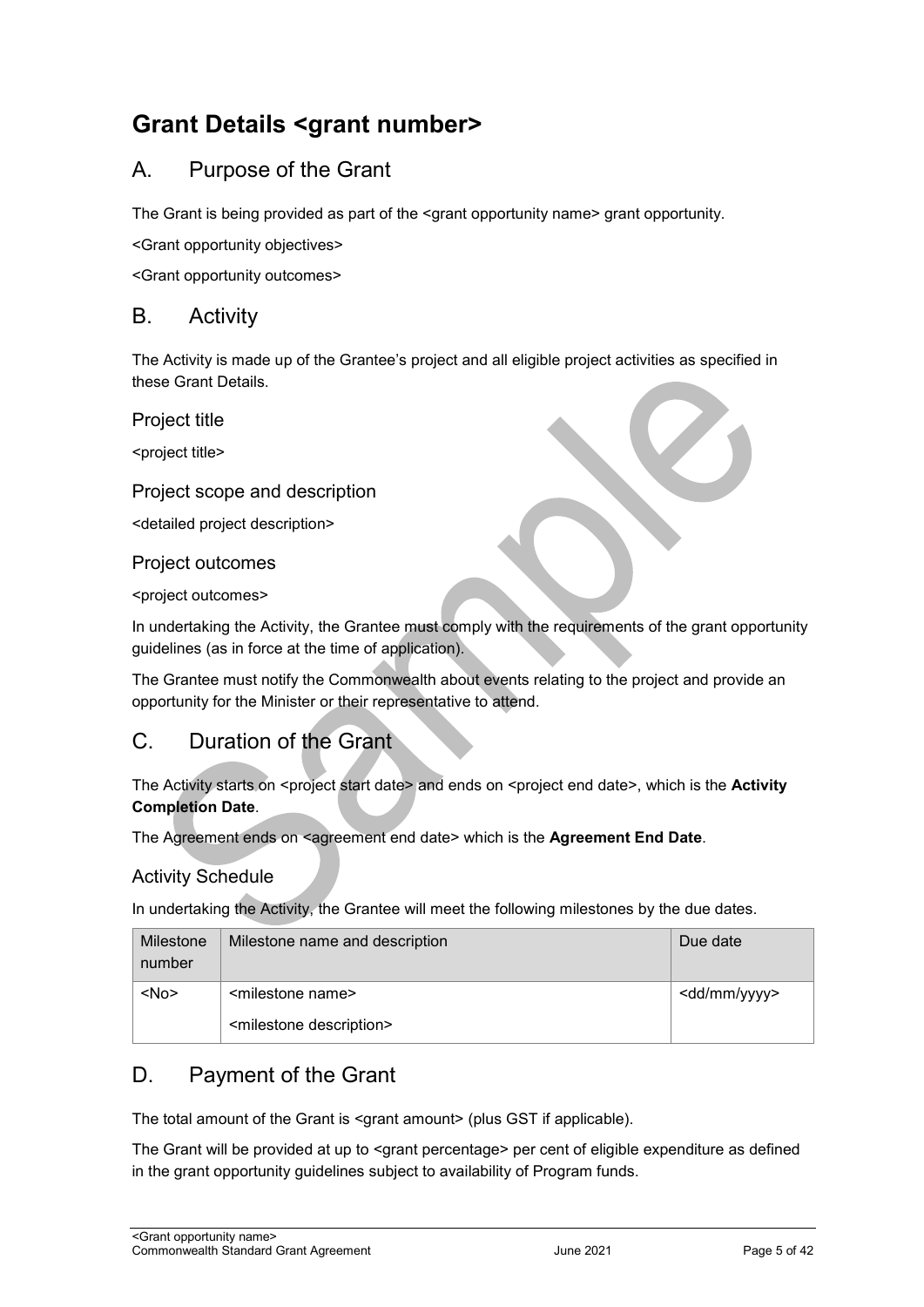The Grant will be paid in accordance with clause [ST2.](#page-7-1)

The Grant will be paid according to the following schedule. Payments are subject to satisfactory progress on the project and compliance by the Grantee with its obligations under this Agreement.

| Payment event                  | Payment amount<br>(GST excl)       | Anticipated payment<br>date |
|--------------------------------|------------------------------------|-----------------------------|
| <payment trigger=""></payment> | <insert amount=""></insert>        | <insert date=""></insert>   |
| <payment trigger=""></payment> | <insert amount=""></insert>        | <insert date=""></insert>   |
| Total                          | <total amount="" grant=""></total> |                             |

#### Invoicing

The Grantee agrees to allow the Commonwealth to issue it with a Recipient Created Tax Invoice (RCTI) for any taxable supplies it makes in relation to the Activity.

#### <span id="page-5-0"></span>E. Reporting

The Grantee agrees to provide the following reports to the Commonwealth representative in accordance with the reporting requirements (Schedule 2).

#### <reporting table>

During the Agreement period, the Commonwealth may ask the Grantee for ad-hoc reports on the project. The Grantee must provide these reports in the timeframes notified by the Commonwealth.

## <span id="page-5-1"></span>F. Party representatives and address for notices

#### Grantee's representative and address

| Grantee's representative<br>name | <primary contact="" name=""></primary>     |  |
|----------------------------------|--------------------------------------------|--|
| <b>Position</b>                  | <primary contact="" position=""></primary> |  |
| <b>Address</b>                   | <primary address="" contact=""></primary>  |  |
| Business hours telephone         | <phone number=""></phone>                  |  |
| Mobile                           | <mobile phone=""></mobile>                 |  |
| Email                            | <email address=""></email>                 |  |

#### Commonwealth representative and address

| Name of representative | <csm name=""></csm>     |
|------------------------|-------------------------|
| <b>Position</b>        | <csm position=""></csm> |
| Postal address         | GPO Box 2013            |
|                        | CANBERRA ACT 2601       |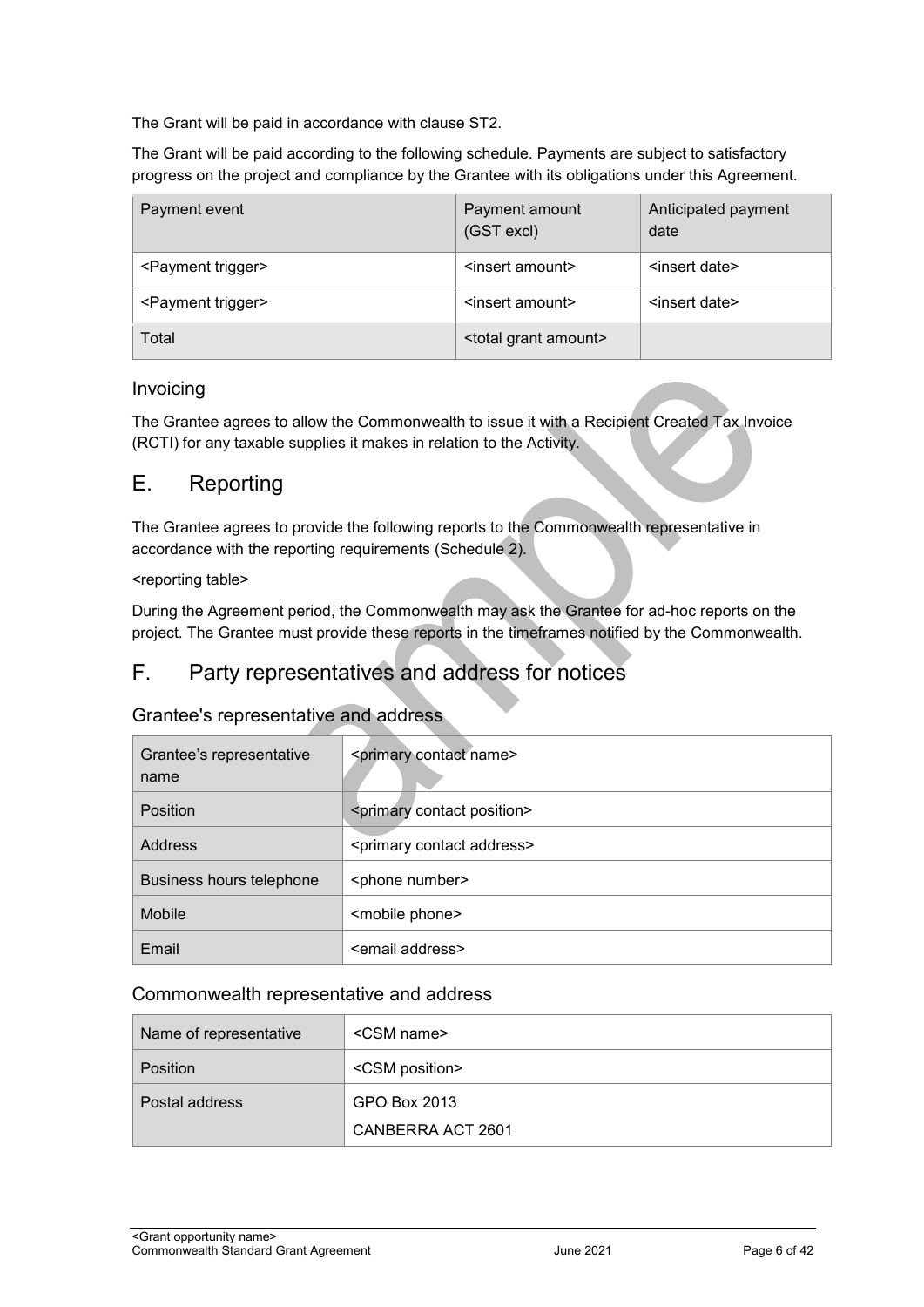| Physical address         | <csm address="" physical=""></csm>      |  |
|--------------------------|-----------------------------------------|--|
|                          | If blank                                |  |
|                          | 10 Binara Street                        |  |
|                          | CANBERRA ACT 2600                       |  |
| Business hours telephone | <csm phone=""></csm>                    |  |
| Email                    | <program address="" email=""></program> |  |

The Parties' representatives will be responsible for liaison and the day-to-day management of the Grant, as well as accepting and issuing any written notices in relation to the Grant.

## <span id="page-6-0"></span>G. Activity Material

Not applicable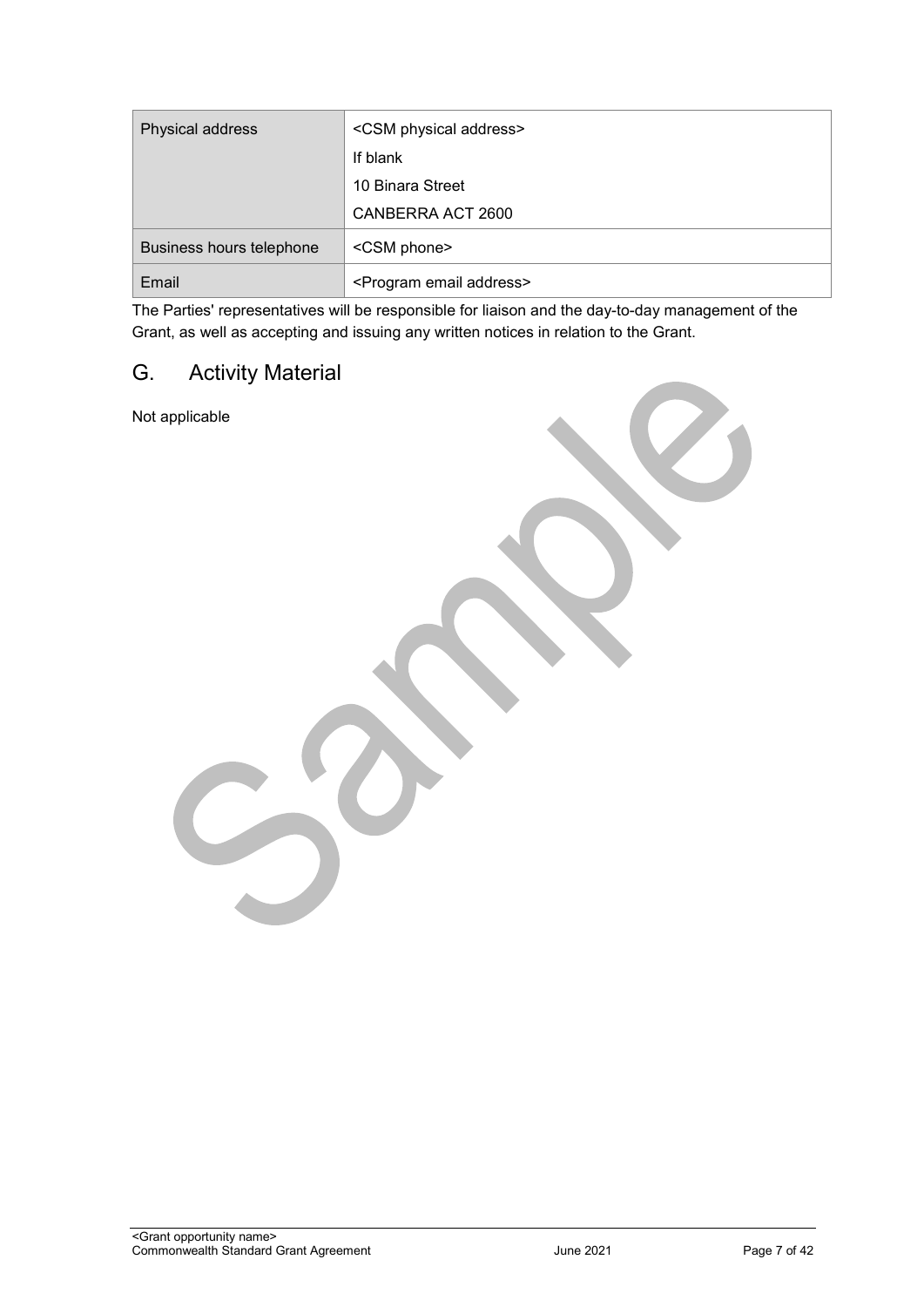## <span id="page-7-0"></span>**Supplementary Terms**

## ST1. Other Contributions

Not applicable

#### <span id="page-7-1"></span>ST2. Activity Budget

ST2.1 In this Agreement, Appropriation means money drawn from the Consolidated Revenue Fund.

ST2.2 The Grantee agrees to use the Grant and any Other Contributions and undertake the Activity consistently with the Activity Budget in the following table:

<budget table>

Figures in the above table are GST inclusive amounts less GST credits that can be claimed in relation to the expenditure.

ST2.3 Subject to sufficient appropriation being available, the Grant will be paid up to the Annual Capped Amounts over the financial years specified in the following table.

#### **Annual Capped Amounts**

| <b>Financial year</b>                              |  | Annual capped amount (GST excl) |                                       |
|----------------------------------------------------|--|---------------------------------|---------------------------------------|
| <insert financial="" year:="" yyyy-yy=""></insert> |  |                                 | \$ <amount></amount>                  |
| <insert financial="" year:="" yyyy-yy=""></insert> |  |                                 | \$ <amount></amount>                  |
| <insert financial="" year:="" yyyy-yy=""></insert> |  |                                 | \$ <amount></amount>                  |
| <insert financial="" year:="" yyyy-yy=""></insert> |  |                                 | \$ <amount></amount>                  |
| Total                                              |  |                                 | \$ <total amount="" grant=""></total> |

ST2.4 The Commonwealth is not required to make a payment if it would result in the amount paid in a financial year exceeding the Annual Capped Amount for that financial year specified in the table under clause ST2.3.

ST2.5 In accordance with the Activity Budget under clause ST2.2, the Annual Capped Amounts may not be exceeded unless the Commonwealth specifically approves an increase of that amount under clause ST2.8.

ST2.6 Subject to this clause, the Grantee may reallocate expenditure in respect of categories of expenditure in the Activity Budget, provided it does not materially change the Activity, any Milestone(s) set out in this Agreement, or cause the Grantee to be in breach of any of its obligations under this Agreement.

ST2.7 The Grantee must give the Commonwealth:

- (a) by 1 February each financial year; or
- (b) at any time the Grantee wishes to request a variation to any one or more of the Annual Capped Amounts; or
- (c) if otherwise requested by the Commonwealth,

a revised Activity Budget in a form acceptable to the Commonwealth. The revised Activity Budget must clearly identify any proposed changes, including of any proposed changes to the Annual Capped Amounts, and explain the reasons for the proposed changes.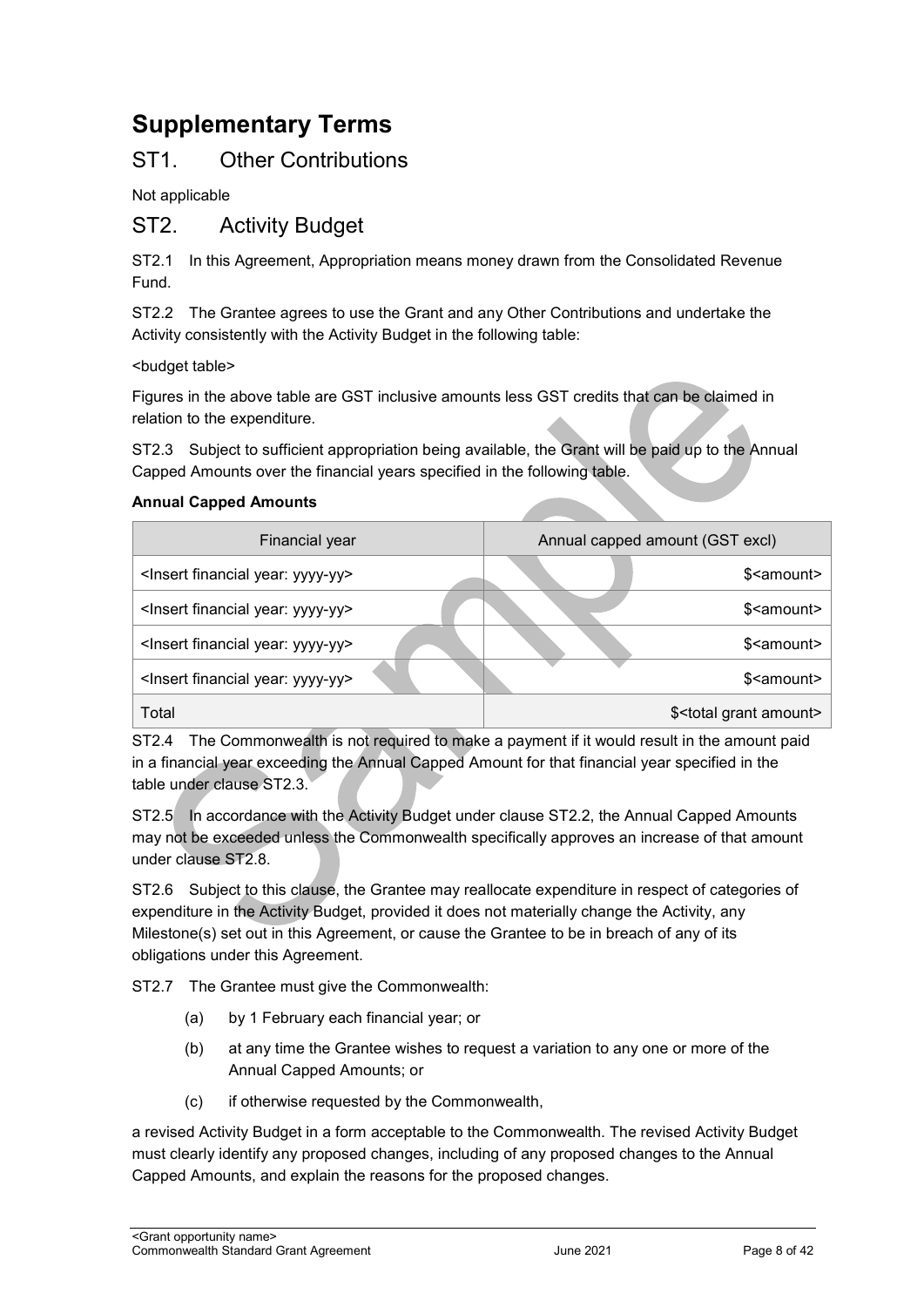ST2.8 The Commonwealth may, at its discretion, approve or reject a revised Activity Budget provided under clause ST2.7 and/or any proposed changes to the Annual Capped Amounts. The Commonwealth's approval may be granted subject to conditions.

ST2.9 If a revised Activity Budget and any proposed changes to the Annual Capped Amounts are approved by the Commonwealth, then it will become the Activity Budget and, if relevant, the Annual Capped Amounts will be adjusted accordingly.

## ST3. Intellectual property in Activity Material

Not applicable

## ST4. Access/monitoring/inspection

ST4.1 The Grantee agrees to give the Commonwealth, or any persons authorised in writing by the Commonwealth:

- (a) access to premises where the Activity is being performed and/or where Material relating to the Activity is kept within the time period specified in a Commonwealth notice; and
- (b) permission to inspect and take copies of any Material relevant to the Activity.

ST4.2 The Auditor-General and any Information Officer under the *Australian Information Commissioner Act 2010* (Cth) (including their delegates) are persons authorised for the purposes of clause ST4.1.

ST4.3 This clause ST4 does not detract from the statutory powers of the Auditor-General or an Information Officer (including their delegates).

#### ST5. Equipment and Assets

Not applicable

#### ST6. Specified Personnel

Not applicable

ST7. Relevant qualifications, licences, permits, approvals or skills

Not applicable

## ST8. Vulnerable Persons

Not applicable

## ST9. Child safety

Not applicable

## ST10. Commonwealth Material, facilities and assistance

Not applicable

#### ST11. Jurisdiction

ST11.1 This Agreement is governed by the law of the Australian Capital Territory.

#### ST12. Grantee trustee of trust (if applicable)

ST12.1 In this Agreement, **Trust** means the trust specified in the Parties to the Agreement section of this Agreement.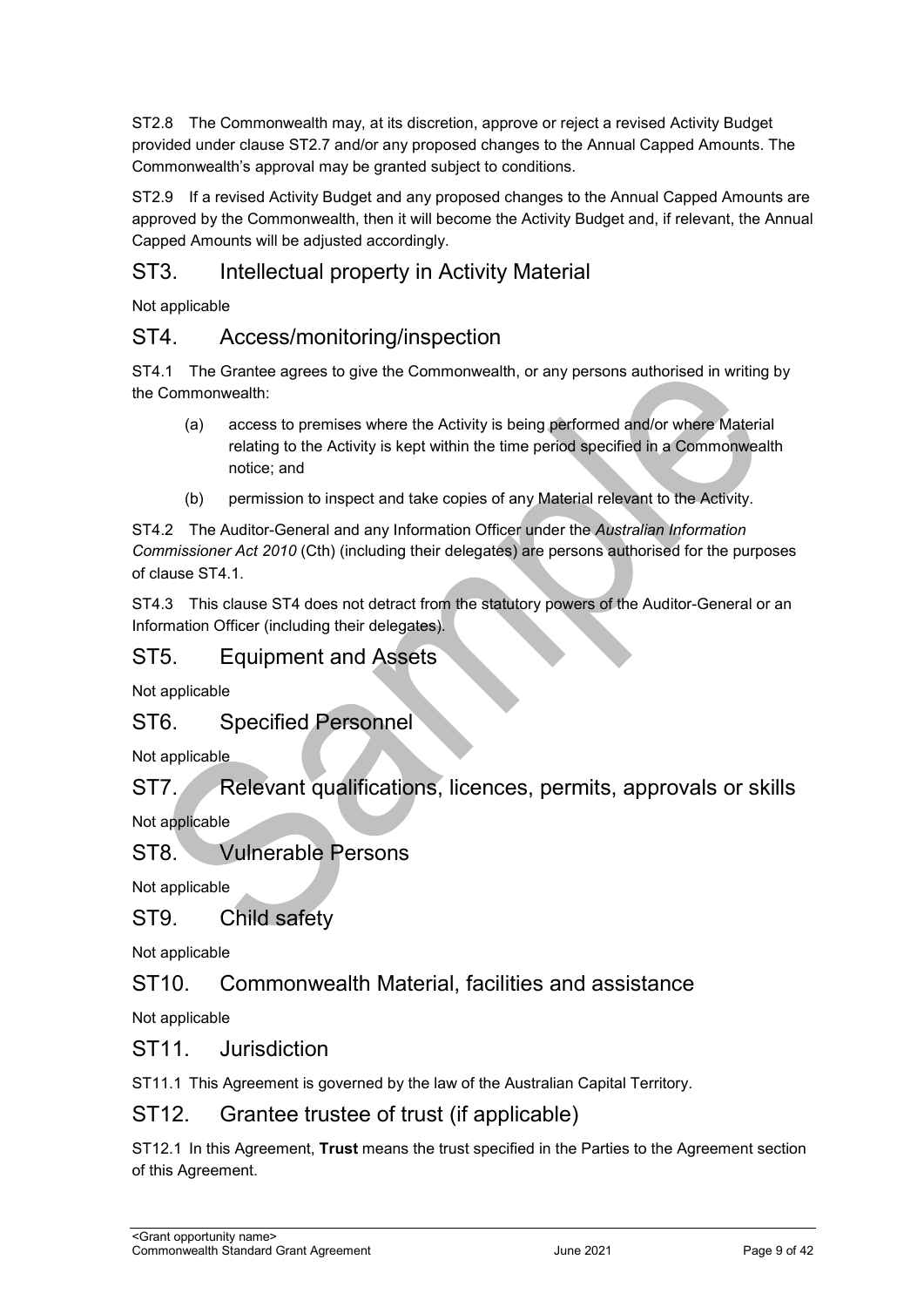#### ST12.2 The Grantee warrants that:

- (a) it is the sole trustee of the Trust; and
- (b) it has full and valid power and authority to enter into this Agreement and perform the obligations under it on behalf of the Trust; and
- (c) it has entered into this Agreement for the proper administration of the Trust; and
- (d) all necessary resolutions, consents, approvals and procedures have been obtained or duly satisfied to enter into this Agreement and perform the obligations under it; and
- (e) it has the right to be indemnified out of the assets of the Trust for all liabilities incurred by it under this Agreement.

#### ST13. Fraud

ST13.1 In this Agreement, Fraud means dishonestly obtaining a benefit, or causing a loss, by deception or other means, and includes alleged, attempted, suspected or detected fraud.

ST13.2 The Grantee must ensure its personnel and subcontractors do not engage in any Fraud in relation to the Activity.

ST13.3 If the Grantee becomes aware of:

- (a) any Fraud in relation to the performance of the Activity; or
- (b) any other Fraud that has had or may have an effect on the performance of the Activity;

then it must within 5 business days report the matter to the Commonwealth and all appropriate law enforcement and regulatory agencies.

ST13.4 The Grantee must, at its own cost, investigate any Fraud referred to in clause ST13.3 in accordance with the Australian Government Investigations Standards available at [www.ag.gov.au.](http://www.ag.gov.au/)

ST13.5 The Commonwealth may, at its discretion, investigate any Fraud in relation to the Activity. The Grantee agrees to co-operate and provide all reasonable assistance at its own cost with any such investigation.

ST13.6 This clause survives the termination or expiry of the Agreement.

#### ST14. Prohibited dealings

ST14.1 In this Agreement

| <b>Listed</b>     | means an organisation listed as a terrorist organisation pursuant to Division 102 of                                                                                                                                                                                                                                                                      |
|-------------------|-----------------------------------------------------------------------------------------------------------------------------------------------------------------------------------------------------------------------------------------------------------------------------------------------------------------------------------------------------------|
| <b>Terrorist</b>  | the Criminal Code Act 1995 (Cth). This list is available at:                                                                                                                                                                                                                                                                                              |
| Organisation      | https://www.nationalsecurity.gov.au/Listedterroristorganisations/Pages/default.aspx;                                                                                                                                                                                                                                                                      |
| List              | <b>Consolidated</b> means the list of all individuals and entities subject to targeted financial sanctions<br>pursuant to the Charter of the United Nations Act 1945 (Cth) and the Autonomous<br>Sanctions Act 2011 (Cth). This list is available at:<br>https://dfat.gov.au/international-relations/security/sanctions/Pages/consolidated-<br>list.aspx; |
| <b>World Bank</b> | means the list of firms and individuals ineligible to be awarded a World Bank-                                                                                                                                                                                                                                                                            |
| <b>Listing of</b> | financed contract. This list is available at:                                                                                                                                                                                                                                                                                                             |
| Ineligible        | https://www.worldbank.org/en/projects-operations/procurement/debarred-firms                                                                                                                                                                                                                                                                               |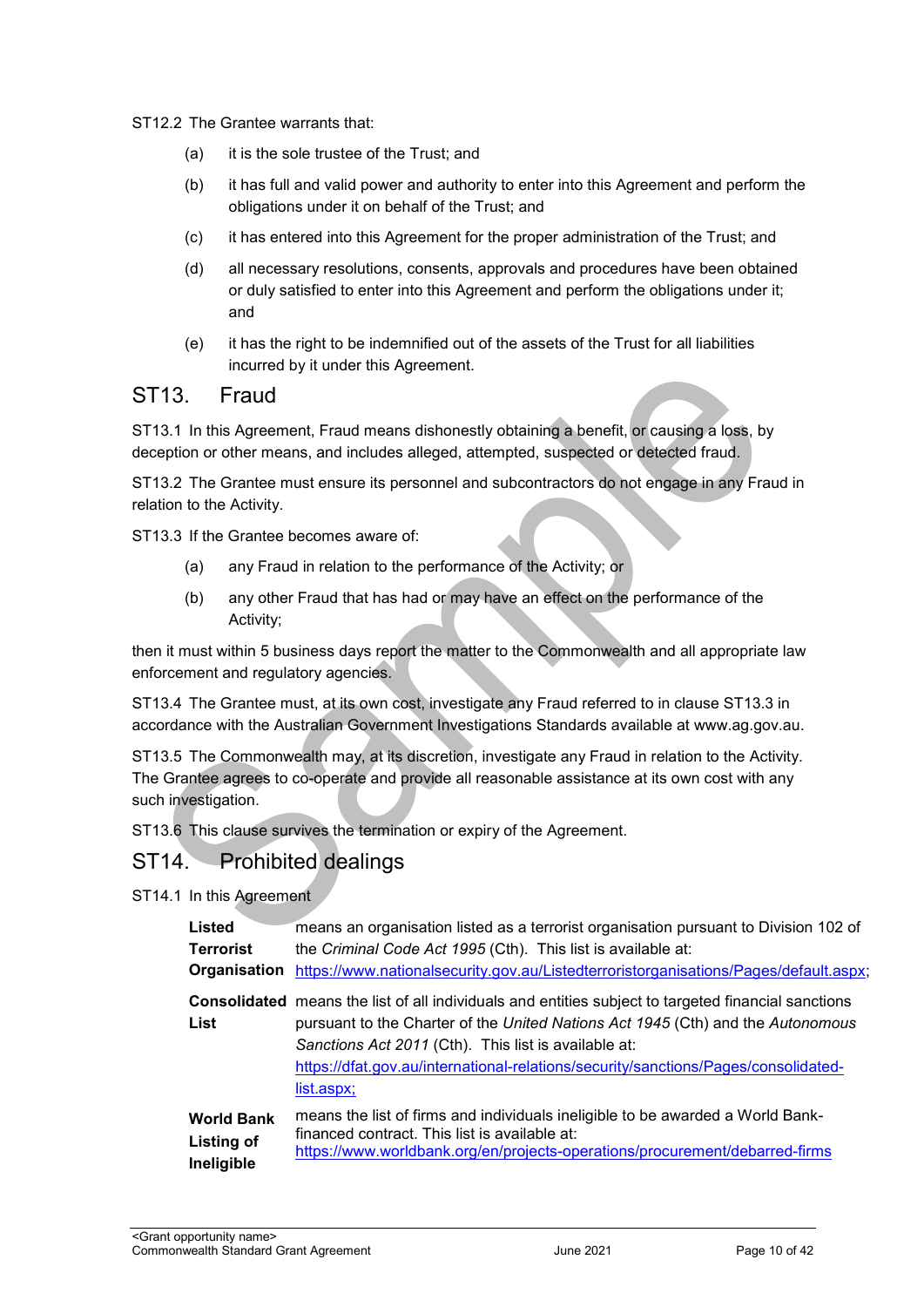#### **Firms and Individuals**

ST14.2 The Grantee agrees to take all reasonable steps to ensure that all individuals or entities involved in carrying out the Activity, including the Grantee itself and its officers, employees, contractors and agents:

- (a) are not directly or indirectly engaged in preparing, planning, assisting in or the doing of a terrorist act;
- (b) are not, and do not become a Listed Terrorist Organisation;
- (c) are not, and do not become listed on the Consolidated List;
- (d) are not, and to do not become listed on the World Bank Listing of Ineligible Firms and Individuals;
- (e) are not owned or controlled by any individual or entity mentioned in the lists referred to in ST14.2 (b) to (d); and
- (f) do not provide direct or indirect support, resources or assets (including any Commonwealth funding) to any individual or entity associated with terrorism or mentioned in the lists referred to in ST14.2 (b) to (d).

ST14.3 The Grantee agrees to inform the Commonwealth immediately if the Grantee discovers that the Grantee itself or any of its officers, employees, contractors or agents or any other individual or entity involved in carrying out the Activity may have contravened this clause ST14.

#### ST15. Anti-corruption

ST15.1 In this Agreement:

**Illegal or Corrupt Practice** means directly or indirectly:

- (a) making or causing to be made, any offer, gift, payment, consideration or benefit of any kind to any party, or
- (b) receiving or seeking to receive, any offer, gift, payment, consideration or benefit of any kind from any party, as an inducement or reward in relation to the performance of the Activity, which would or could be construed as an illegal or corrupt practice;

ST15.2 The Grantee warrants that the Grantee, its officers, employees, contractors, agents and any other individual or entity involved in carrying out the Activity have not, engaged in an Illegal or Corrupt Practice.

ST15.3 The Grantee agrees not to, and to take all reasonable steps to ensure that its officers, employees, contractors, agents and any other individual or entity involved in carrying out the Activity do not:

- (a) engage in an Illegal or Corrupt Practice; or
- (b) engage in any practice that could constitute the offence of bribing a foreign public official contained in section 70.2 of the Criminal Code Act 1995 (Cth).

ST15.4 The Grantee agrees to inform the Commonwealth within five business days if the Grantee becomes aware of any activity as described in ST15.3 in relation to the performance of the Activity.

## ST16. Step-in rights

Not applicable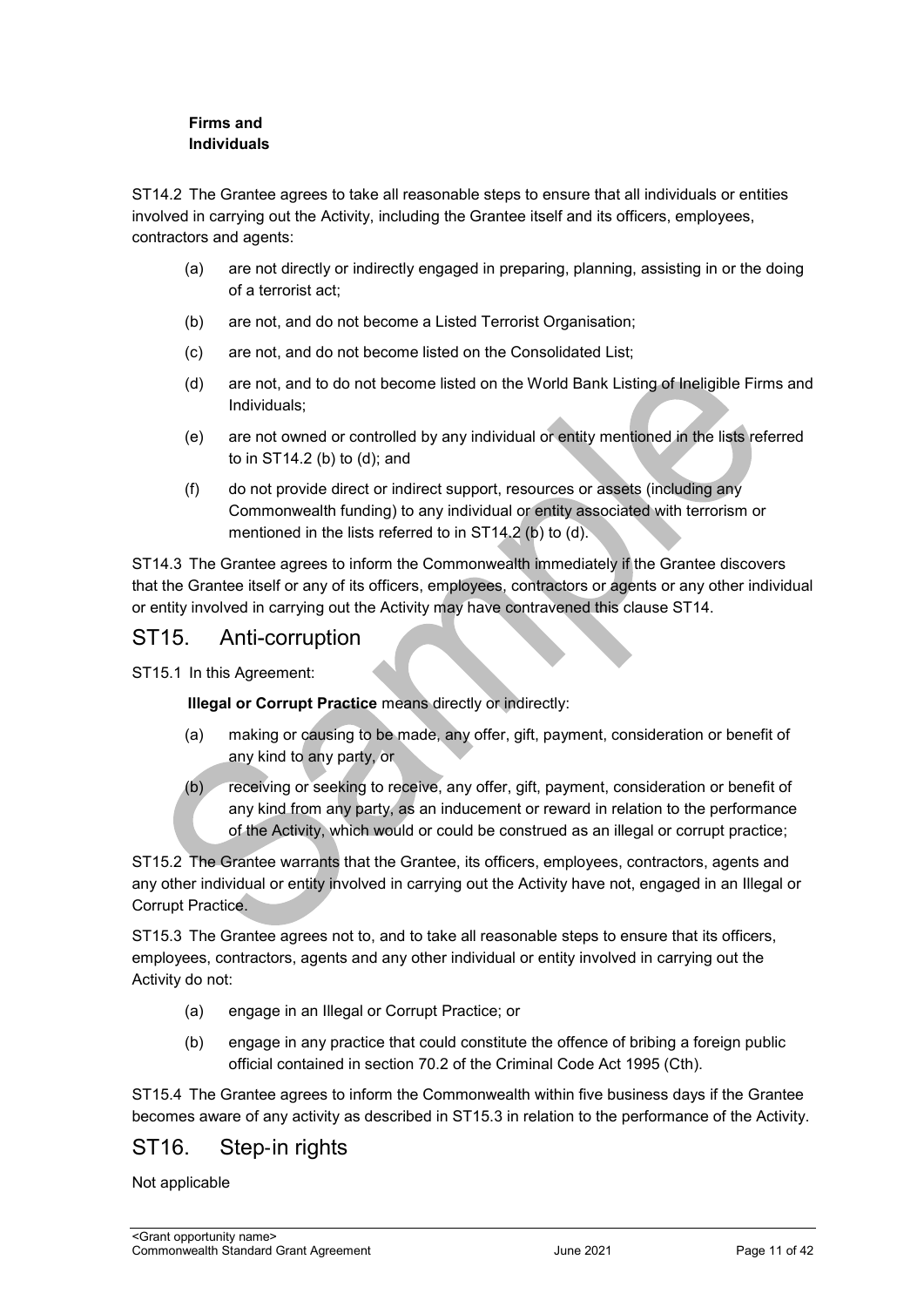## ST17. Grant administrator

Not applicable

## ST18. Management Adviser

Not applicable

#### ST19. Indemnities

ST19.1 The Grantee indemnifies the Commonwealth, its officers, employees and contractors against any claim, loss or damage arising in connection with the Activity.

ST19.2 The Grantee's obligation to indemnify the Commonwealth will reduce proportionally to the extent any act or omission involving fault on the part of the Commonwealth contributed to the claim, loss or damage.

## ST20. Compliance with Legislation and policies

ST20.1 In this Agreement:

**Legislation** means a provision of a statute or subordinate legislation of the Commonwealth, or of a State, Territory or local authority.

ST20.2 The Grantee agrees to comply with all Legislation applicable to its performance of this Agreement.

ST20.3 The Grantee agrees, in carrying out its obligations under this Agreement, to comply with any of the Commonwealth's policies as notified, referred or made available by the Commonwealth to the Grantee (including by reference to an internet site).

ST20.4 In carrying out the Activity, the Grantee must comply with the following applicable policies/laws:

<compliance with legislation>

(b) All State, Territory or Commonwealth law relating to the employment or engagement of people who work or volunteer with children in relation to the Activity including mandatory reporting and working with children checks however described and, if requested, provide the Commonwealth, at the Grantee's cost, with an annual statement of compliance with these requirements in such form as may be specified by the Commonwealth

(c[\)Commonwealth Grants Rules and Guidelines \(CGRGs\)](https://www.finance.gov.au/government/commonwealth-grants/commonwealth-grants-rules-guidelines)<sup>1</sup>

## ST21. Work health and safety

ST21.1 The Grantee agrees to ensure that it complies at all times with all applicable work health and safety legislative and regulatory requirements and any additional work health and safety requirements set out in the Grant Details.

ST21.2 If requested by the Commonwealth, the Grantee agrees to provide copies of its work health and safety management plans and processes and such other details of the arrangements it has in place to meet the requirements referred to in clause ST21.1.

ST21.3 When using the Commonwealth's premises or facilities, the Grantee agrees to comply with all reasonable directions and procedures relating to work health and safety and security in effect at

-

<sup>1</sup> <https://www.finance.gov.au/government/commonwealth-grants/commonwealth-grants-rules-guidelines>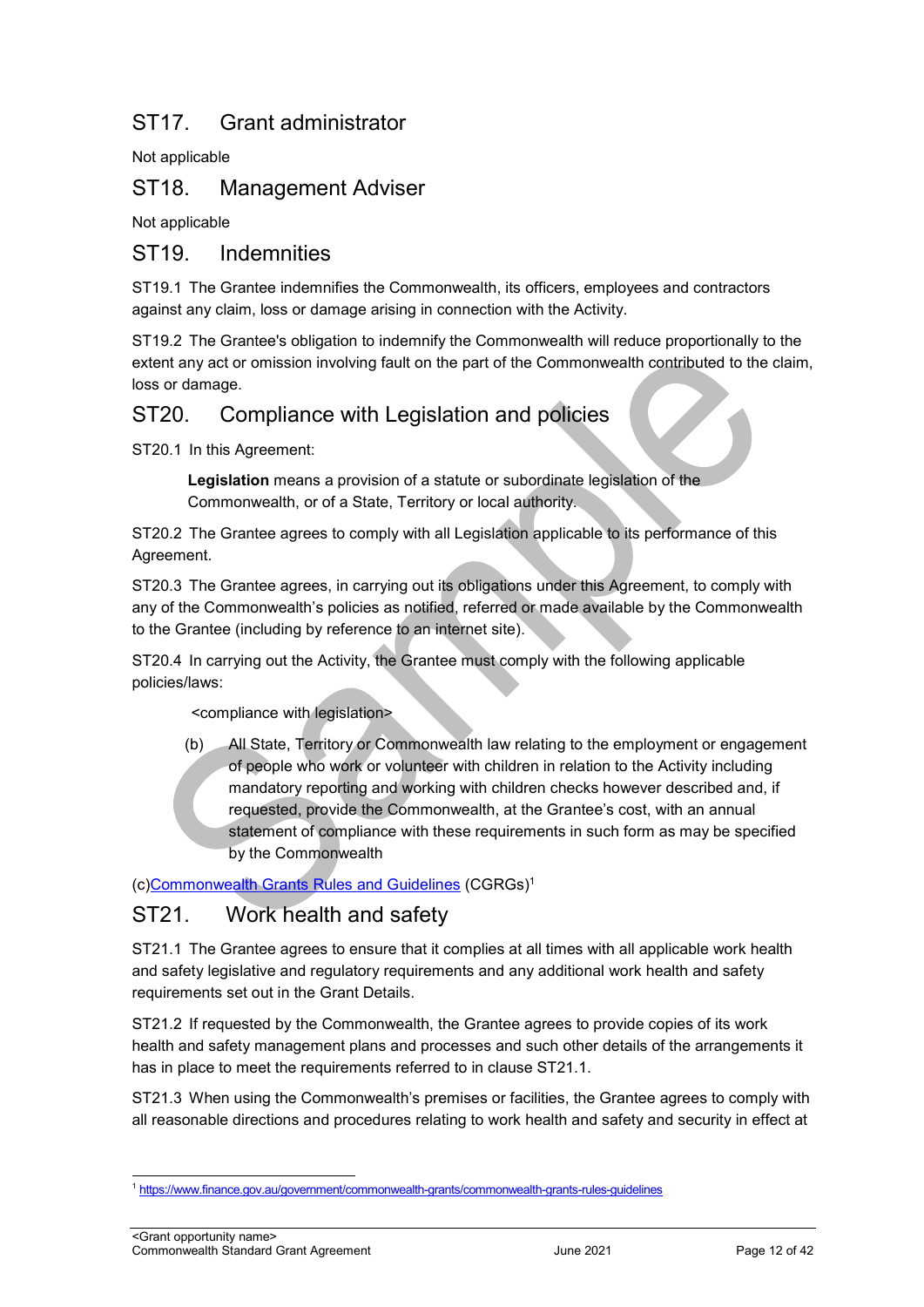those premises or facilities, as notified by the Commonwealth or as might reasonably be inferred from the use to which the premises or facilities are being put.

#### ST22. Transition

Not applicable

#### ST23. Corporate Governance

ST23.1 In this Agreement:

**Constitution** means (depending on the context):

- (a) a company's, body corporate's or incorporated association's constitution, or equivalent documents, which (where relevant) includes rules and any amendments that are part of the constitution;
- (b) in relation to any other kind of body:
	- (i) the body's charter or memorandum; or
	- (ii) any instrument or law constituting or defining the constitution of the body or governing the activities of the body or its members.

ST23.2 The Grantee warrants that nothing in its constitution conflicts with its obligations under this Agreement.

ST23.3 The Grantee agrees to provide a copy of its constitution to the Commonwealth upon request and inform the Commonwealth whenever there is a change in the Grantee's constitution, structure or management.

#### ST24. Counterparts

ST24.1 This Agreement may be executed in any number of counterparts. All counterparts, taken together, constitute one instrument. A Party may execute this Agreement by signing any counterpart.

#### ST25. Secret and Sacred Indigenous Material

<span id="page-12-0"></span>Not applicable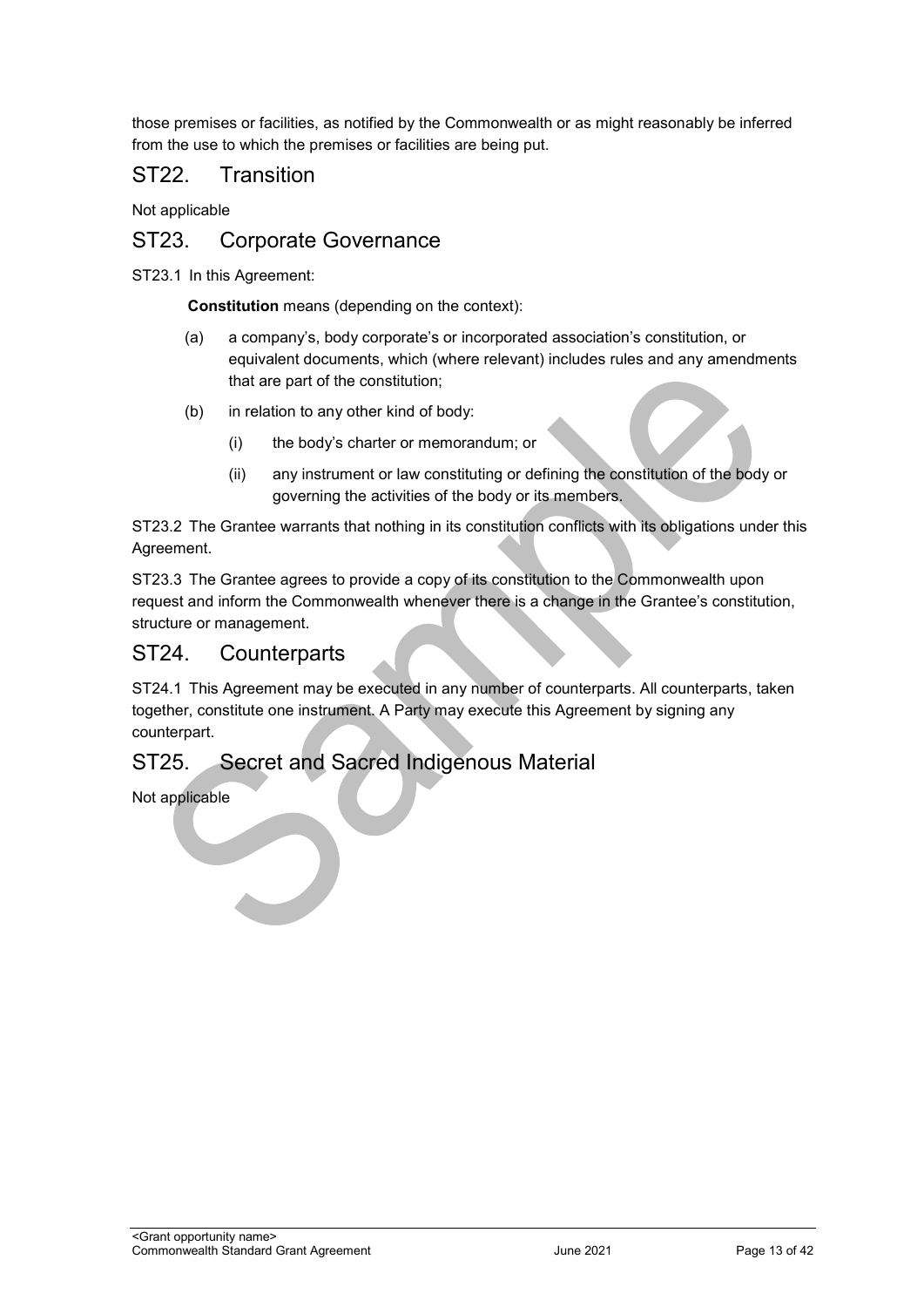## **Schedule 1: Commonwealth Standard Grant Conditions**

## 1. Undertaking the Activity

1.1 The Grantee agrees to undertake the Activity for the purpose of the Grant in accordance with this Agreement.

1.2 The Grantee is fully responsible for the Activity and for ensuring the performance of all its obligations under this Agreement in accordance with all relevant laws. The Grantee will not be relieved of that responsibility because of:

- (a) the grant or withholding of any approval or the exercise or non‐exercise of any right by the Commonwealth; or
- (b) any payment to, or withholding of any payment from, the Grantee under this Agreement.

#### 2. Payment of the Grant

2.1 The Commonwealth agrees to pay the Grant to the Grantee in accordance with the Grant Details.

2.2 Notwithstanding any other provision of this Agreement, the Commonwealth may by notice withhold payment of any amount of the Grant and/or take any other action specified in the Supplementary Terms if it reasonably believes that:

- (a) the Grantee has not complied with this Agreement;
- (b) the Grantee is unlikely to be able to perform the Activity or manage the Grant in accordance with this Agreement; or
- (c) there is a serious concern relating to this Agreement that requires investigation.

2.3 A notice under clause 2.2 will contain the reasons any action taken under clause 2.2 and, where relevant, the steps the Grantee can take to address those reasons.

2.4 The Commonwealth will only be obliged to pay the withheld amount once the Grantee has addressed the reasons contained in a notice under clause 2.2 to the Commonwealth's reasonable satisfaction.

#### 3. Acknowledgements

3.1 The Grantee agrees not to make any public announcement, including by social media, in connection with the awarding of the Grant without the Commonwealth's prior written approval.

3.2 The Grantee agrees to acknowledge the Commonwealth's support in all Material, publications and promotional and advertising materials published in connection with this Agreement. The Commonwealth may notify the Grantee of the form of acknowledgement that the Grantee is to use.

#### 4. Notices

4.1 Each Party agrees to promptly notify the other Party of anything reasonably likely to adversely affect the undertaking of the Activity, management of the Grant or its performance of any of its other requirements under this Agreement.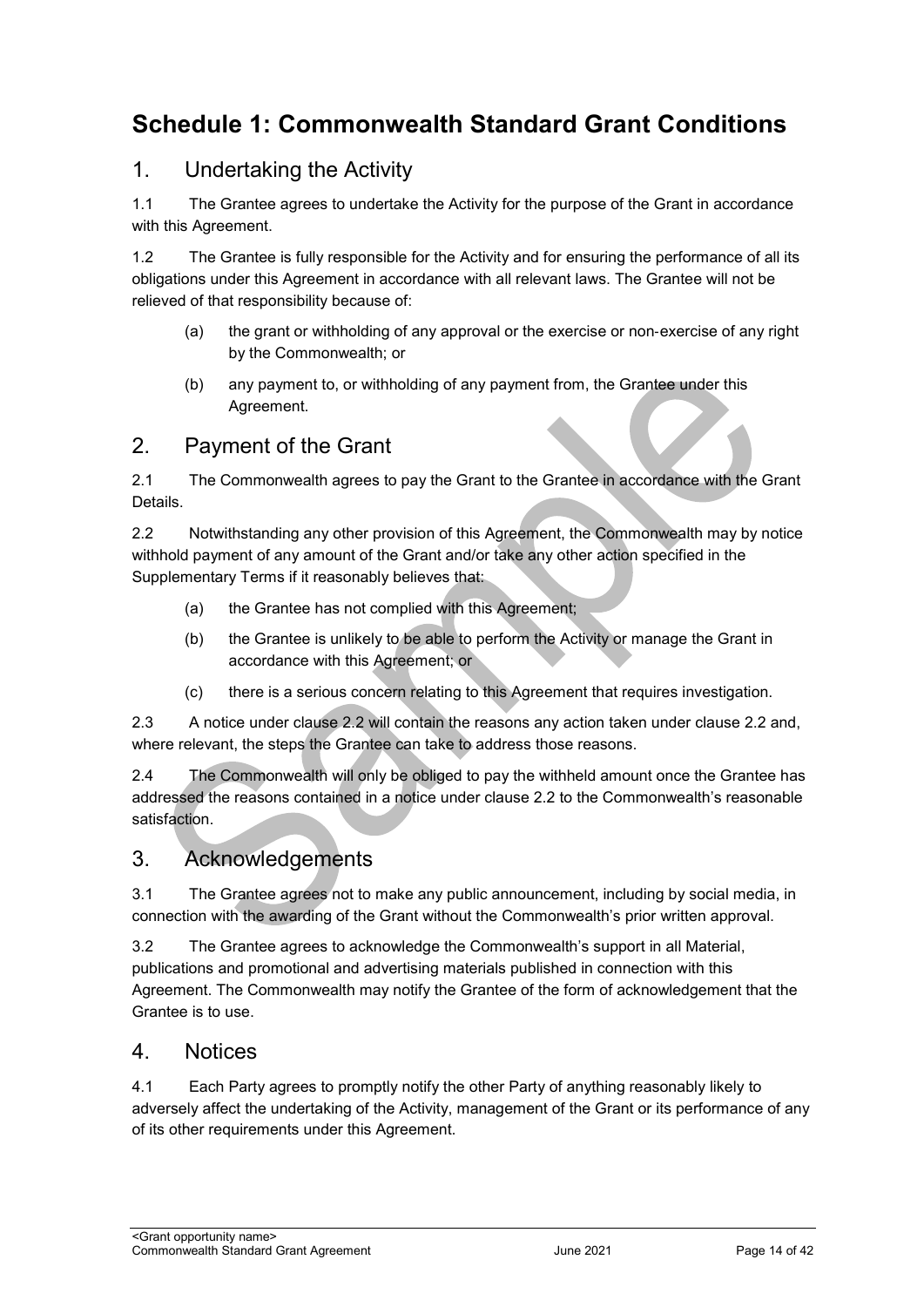4.2 A notice given by a Party under this Agreement must be in writing and addressed to the other Party's representative as set out in the Grant Details or as most recently updated by notice given in accordance with this clause.

## 5. Relationship between the Parties

5.1 A Party is not by virtue of this Agreement the employee, agent or partner of the other Party and is not authorised to bind or represent the other Party.

#### 6. Subcontracting

6.1 The Grantee is responsible for the performance of its obligations under this Agreement, including in relation to any tasks undertaken by subcontractors.

6.2 The Grantee agrees to make available to the Commonwealth the details of any of its subcontractors engaged to perform any tasks in relation to this Agreement upon request.

#### 7. Conflict of interest

7.1 Other than those which have already been disclosed to the Commonwealth, the Grantee warrants that, to the best of its knowledge, at the date of this Agreement, neither it nor its officers have any actual, perceived or potential conflicts of interest in relation to the Activity.

7.2 If during the term of the Agreement, any actual, perceived or potential conflict arises or there is any material change to a previously disclosed conflict of interest, the Grantee agrees to:

- (a) notify the Commonwealth promptly and make full disclosure of all relevant information relating to the conflict; and
- (b) take any steps the Commonwealth reasonably requires to resolve or otherwise deal with that conflict.

#### 8. Variation, assignment and waiver

8.1 This Agreement may be varied in writing only, signed by both Parties.

8.2 The Grantee cannot assign its obligations, and agrees not to assign its rights, under this Agreement without the Commonwealth's prior approval.

8.3 The Grantee agrees not to enter into negotiations with any other person for the purposes of entering into an arrangement that will require novation of, or involve any assignment of rights under, this Agreement without first consulting the Commonwealth.

8.4 A waiver by a Party of any of its rights under this Agreement is only effective if it is in a signed written notice to the other Party and then only to the extent specified in that notice.

## 9. Taxes, duties and government charges

9.1 The Grantee agrees to pay all taxes, duties and government charges imposed or levied in Australia or overseas in connection with the performance of this Agreement, except as provided by this Agreement.

9.2 If Goods and Services Tax (GST) is payable by a supplier on any supply made under this Agreement, the recipient of the supply will pay to the supplier an amount equal to the GST payable on the supply, in addition to and at the same time that the consideration for the supply is to be provided under this Agreement.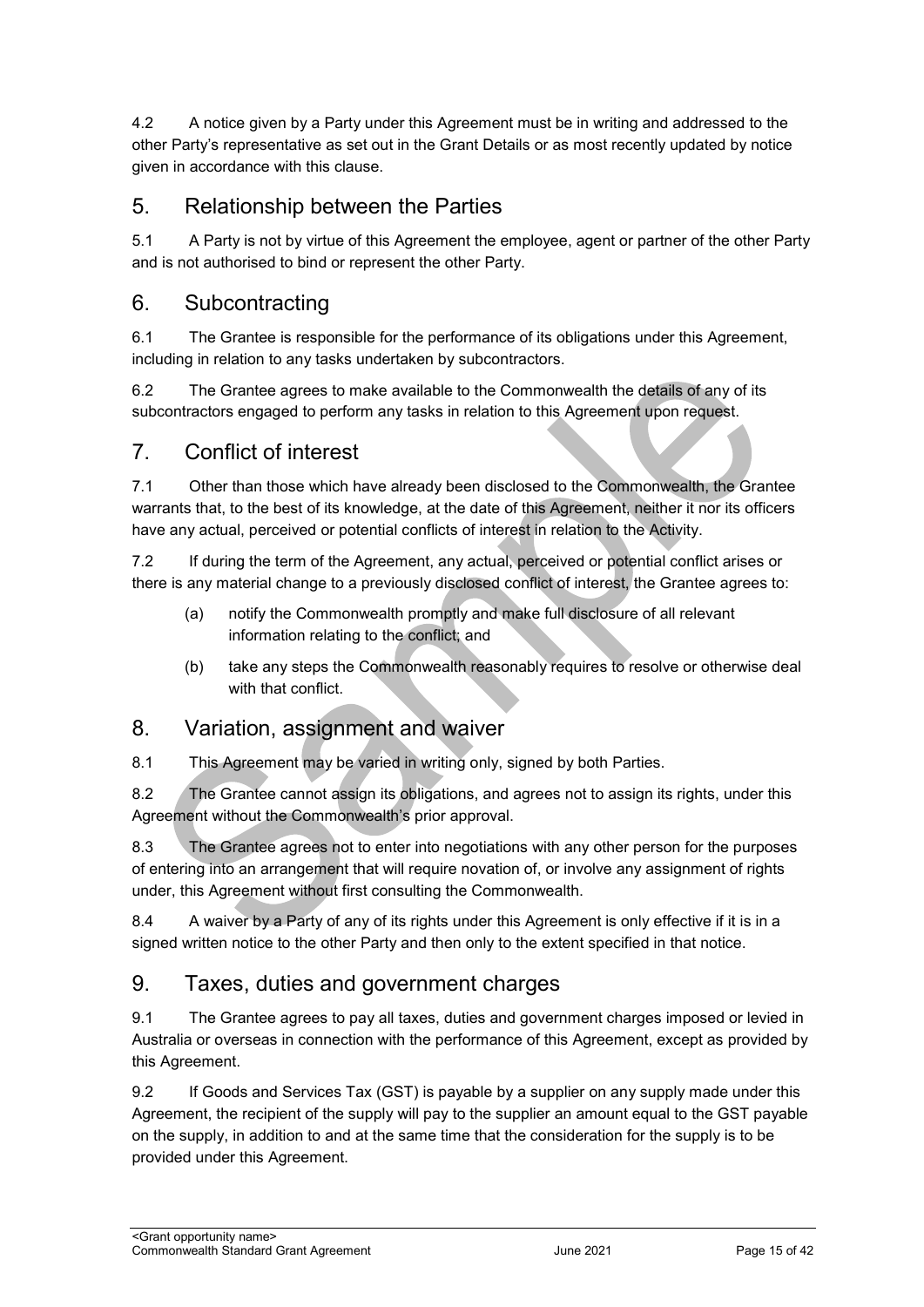- 9.3 The Parties acknowledge and agree that they each:
	- (a) are registered for GST purposes;
	- (b) have quoted their Australian Business Number to the other; and
	- (c) must notify the other of any changes to the matters covered by this clause.

9.4 The Grantee agrees that the Commonwealth will issue it with a recipient created tax invoice for any taxable supply it makes under this Agreement.

- 9.5 The Grantee agrees not to issue tax invoices in respect of any taxable supplies.
- 9.6 If the Grantee is not, or not required to be, registered for GST, then:
	- (a) clauses 9.3(a), 9.4 and 9.5 do not apply; and
	- (b) the Grantee agrees to notify the Commonwealth in writing within 7 days of becoming registered for GST if during the term of the Agreement it becomes, or is required to become, registered for GST.

#### 10. Spending the Grant

10.1 The Grantee agrees to spend the Grant for the purpose of performing the Activity and otherwise in accordance with this Agreement.

10.2 Within 90 days after the Activity Completion Date, and at least every 12 months during the term of the Agreement, the Grantee agrees to provide the Commonwealth with an independently audited financial acquittal report verifying that the Grant has been spent in accordance with this Agreement.

- 10.3 The reports under clause 10.2 must be audited by:
	- (a) a Registered Company Auditor registered under the *Corporations Act 2001* (Cth); or
	- (b) a certified Practising Accountant; or
	- (c) a member of the Institute of Public Accountants; or
	- (d) a member of Chartered Accountants Australia and New Zealand;

who is not a principal member, shareholder, officer or employee of the Grantee or a related body corporate.

#### 11. Repayment

11.1 If any amount of the Grant:

- (a) has been spent other than in accordance with this Agreement; or
- (b) is additional to the requirements of the Activity

then the Commonwealth may, by written notice:

- (c) require the Grantee to repay that amount to the Commonwealth;
- (d) require the Grantee to deal with that amount as directed by the Commonwealth; or
- (e) deduct the amount from subsequent payments of the Grant or amounts payable under another agreement between the Grantee and the Commonwealth.

11.2 If the Commonwealth issues a notice under this Agreement requiring the Grantee to repay a Grant amount: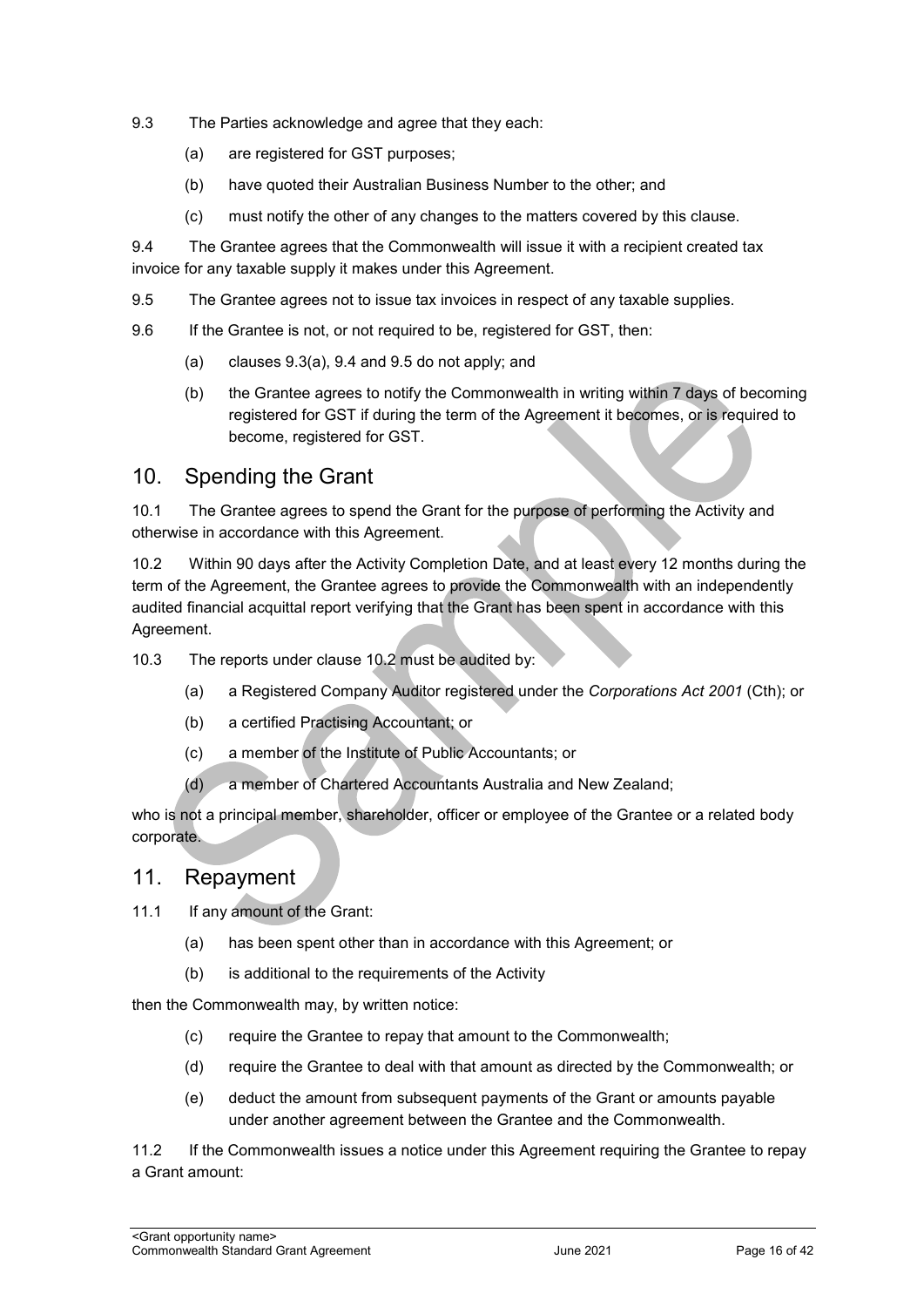- (a) the Grantee must do so within the time period specified in the notice;
- (b) the Grantee must pay interest on any part of the amount that is outstanding at the end of the time period specified in the notice until the outstanding amount is repaid in full; and
- (c) the Commonwealth may recover the amount and any interest under this Agreement as a debt due to the Commonwealth without further proof of the debt being required.

#### 12. Record keeping

- 12.1 The Grantee agrees to keep financial accounts and other records that:
	- (a) detail and document the conduct and management of the Activity;
	- (b) identify the receipt and expenditure of the Grant and any Other Contributions separately within the Grantee's accounts and records so that at all times the Grant is identifiable;
	- (c) enable all receipts and payments related to the Activity to be identified and reported.

12.2 The Grantee agrees to keep the records for five years after the Activity Completion Date or such other time specified in the Grant Details and provide copies of the records to the Commonwealth upon request.

#### 13. Reporting and liaison

13.1 The Grantee agrees to provide the Reporting Material specified in the Grant Details to the Commonwealth.

13.2 In addition to the obligations in clause 13.1, the Grantee agrees to:

- (a) liaise with and provide information to the Commonwealth as reasonably required by the Commonwealth; and
- (b) comply with the Commonwealth's reasonable requests, directions, or monitoring requirements,

in relation to the Activity.

13.3 If the Commonwealth acting reasonably has concerns regarding the performance of the Activity or the management of the Grant, the Commonwealth may by written notice require the Grantee to provide one or more additional reports, containing the information and by the date(s) specified in the notice.

13.4 The Grantee acknowledges that the giving of false or misleading information to the Commonwealth is a serious offence under the *Criminal Code Act 1995* (Cth).

#### 14. Privacy

- 14.1 When dealing with Personal Information in carrying out the Activity, the Grantee agrees:
	- (a) to comply with the requirements of the *Privacy Act 1988* (Cth);
	- (b) not to do anything which, if done by the Commonwealth, would be a breach of an Australian Privacy Principle;
	- (c) to ensure that any of the Grantee's subcontractors or personnel who deal with Personal Information for the purposes of this Agreement are aware of the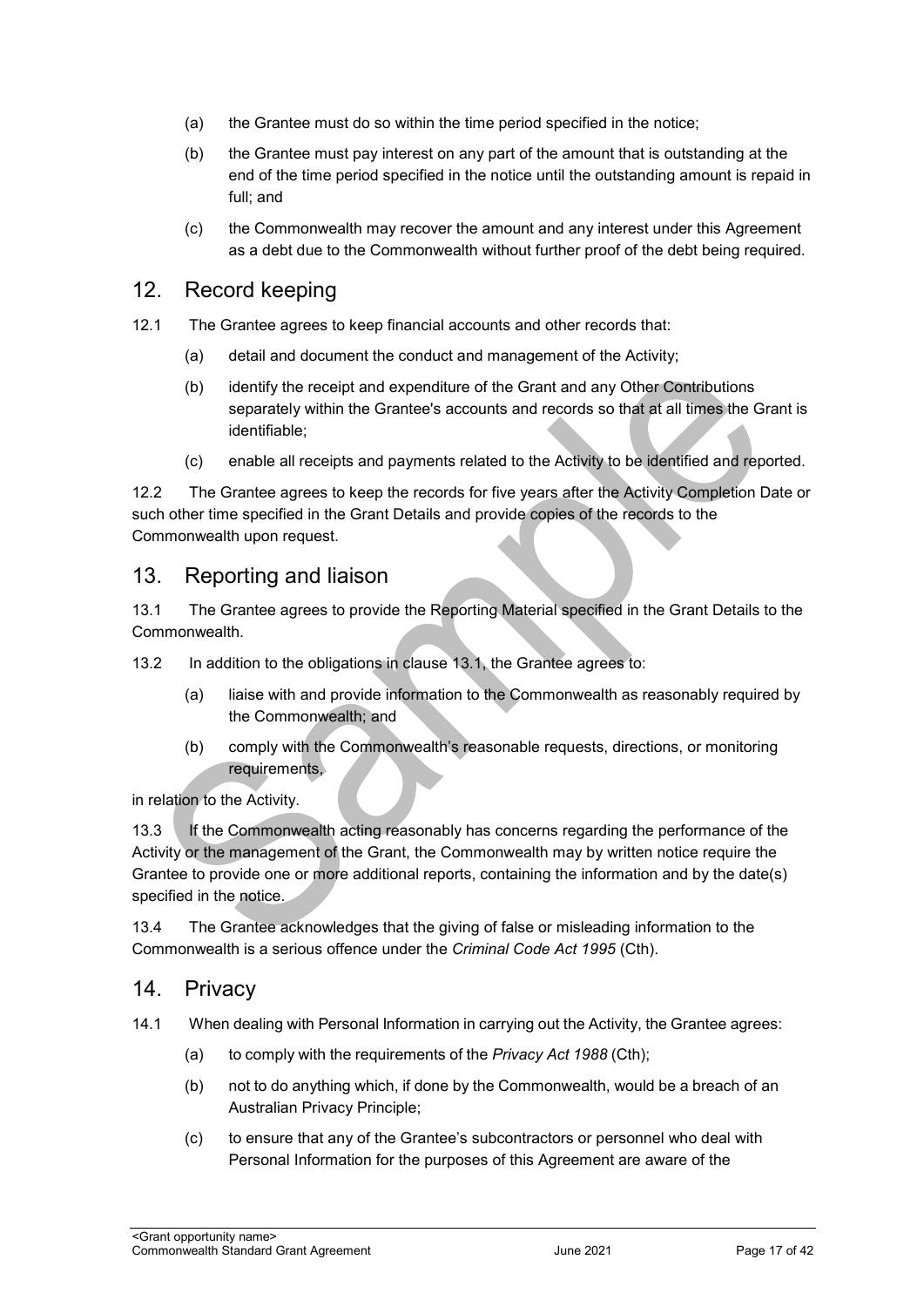requirements of the *Privacy Act 1988* (Cth) and the Grantee's obligations under this clause;

(d) to immediately notify the Commonwealth if the Grantee becomes aware of an actual or possible breach of this clause by the Grantee or any of the Grantee's subcontractors or personnel.

14.2 In carrying out the Activity, the Grantee agrees not to send any Personal Information outside of Australia without the Commonwealth's prior written approval. The Commonwealth may impose any conditions it considers appropriate when giving its approval.

## 15. Confidentiality

15.1 The Parties agree not to disclose each other's confidential information without the other Party's prior written consent unless required or authorised by law or Parliament to disclose.

15.2 The Commonwealth may disclose the Grantee's confidential information where;

- (a) the Commonwealth is providing information about the Activity or Grant in accordance with Commonwealth accountability and reporting requirements;
- (b) the Commonwealth is disclosing the information to a Minister of the Australian Government, a House or Committee of the Commonwealth Parliament; or
- (c) the Commonwealth is disclosing the information to its personnel or another Commonwealth agency where this serves the Commonwealth's legitimate interests.

#### 16. Insurance

16.1 The Grantee agrees to maintain adequate insurance for as long as any obligations remain in connection with this Agreement and provide proof of insurance to the Commonwealth upon request.

## 17. Intellectual property

17.1 Subject to clause 17.2, the Grantee owns the Intellectual Property Rights in Activity Material and Reporting Material.

17.2 This Agreement does not affect the ownership of Intellectual Property Rights in Existing **Material** 

17.3 The Grantee provides the Commonwealth a permanent, non-exclusive, irrevocable, royalty‐free licence to use, modify, communicate, reproduce, publish, adapt and sub-license the Reporting Material for Commonwealth Purposes.

17.4 The licence in clause 17.3 does not apply to Activity Material.

#### 18. Dispute resolution

18.1 The Parties agree not to initiate legal proceedings in relation to a dispute arising under this Agreement unless they have first tried and failed to resolve the dispute by negotiation.

18.2 Unless clause 18.3 applies, the Parties agree to continue to perform their respective obligations under this Agreement when a dispute exists.

18.3 The Parties may agree to suspend performance of the Agreement pending resolution of the dispute.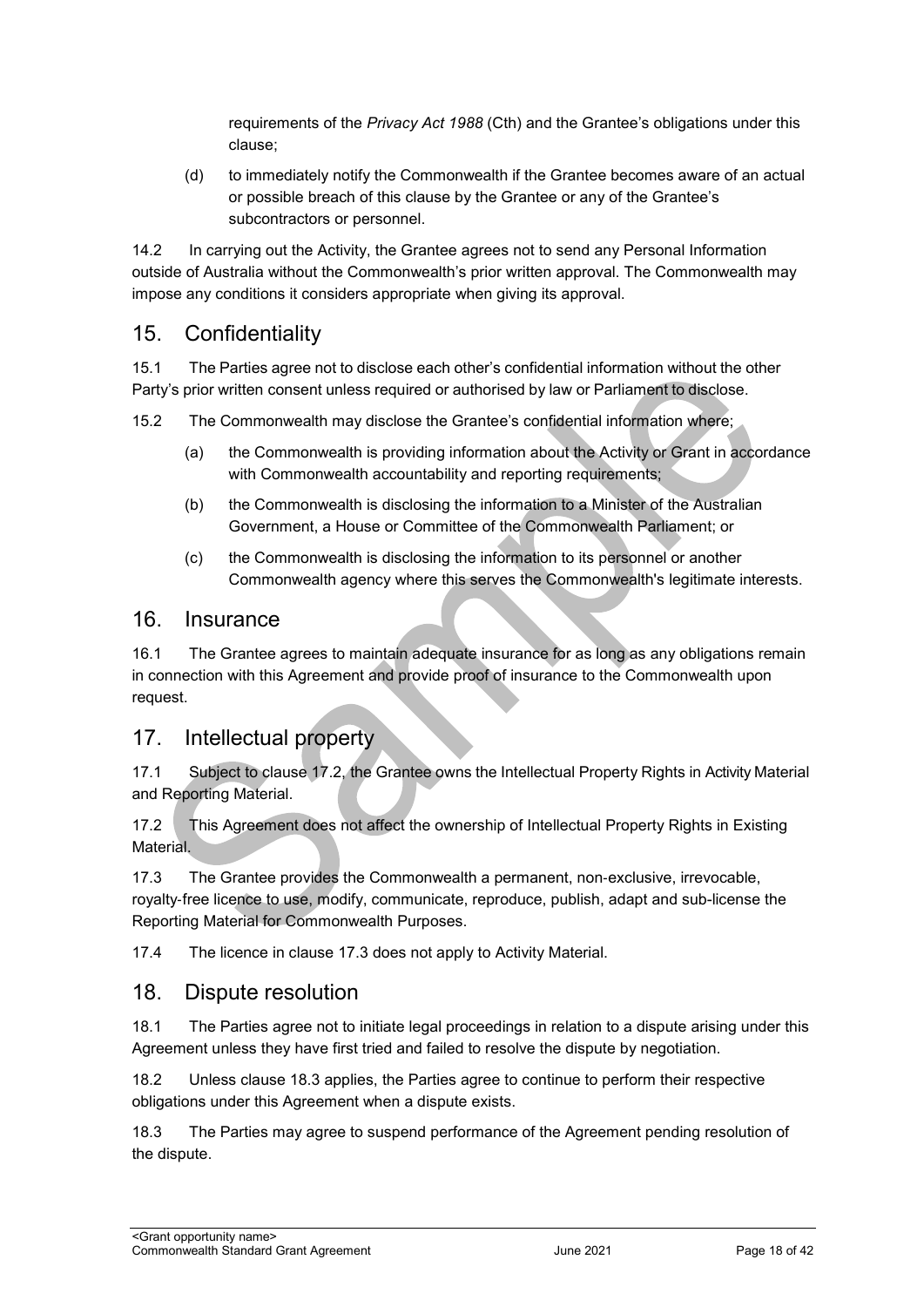18.4 Failing settlement by negotiation in accordance with clause 18.1, the Parties may agree to refer the dispute to an independent third person with power to intervene and direct some form of resolution, in which case the Parties will be bound by that resolution. If the Parties do not agree to refer the dispute to an independent third person, either Party may initiate legal proceedings.

18.5 Each Party will bear their own costs in complying with this clause 18, and the Parties will share equally the cost of any third person engaged under clause 18.4.

18.6 The procedure for dispute resolution under this clause does not apply to any action relating to termination, cancellation or urgent interlocutory relief.

#### 19. Reduction, Suspension and Termination

#### **19.1 Reduction in scope of agreement for fault**

19.1.1 If the Grantee does not comply with an obligation under this Agreement and the Commonwealth believes that the non‐compliance is incapable of remedy, or if the Grantee has failed to comply with a notice to remedy, the Commonwealth may by written notice reduce the scope of the Agreement.

19.1.2 The Grantee agrees, on receipt of the notice of reduction, to:

- (a) stop or reduce the performance of the Grantee's obligations as specified in the notice;
- (b) take all available steps to minimise loss resulting from the reduction;
- (c) continue performing any part of the Activity or the Agreement not affected by the notice if requested to do so by the Commonwealth;
- (d) report on, and return any part of the Grant to the Commonwealth, or otherwise deal with the Grant, as directed by the Commonwealth.

19.1.3 In the event of reduction under clause 19.1.1, the amount of the Grant will be reduced in proportion to the reduction in the scope of the Agreement.

#### **19.2 Suspension**

 $19.21$  If:

- (a) the Grantee does not comply with an obligation under this Agreement and the Commonwealth believes that the non‐compliance is capable of remedy;
- (b) the Commonwealth reasonably believes that the Grantee is unlikely to be able to perform the Activity or manage the Grant in accordance with this Agreement; or
- (c) the Commonwealth reasonably believes that there is a serious concern relating to this Agreement that requires investigation;

the Commonwealth may by written notice:

- (d) immediately suspend the Grantee from further performance of the Agreement (including expenditure of the Grant); and/or
- (e) require that the non‐compliance or inability be remedied, or the investigation be completed, within the time specified in the notice.
- 19.2.2 If the Grantee:
	- (a) remedies the non‐compliance or inability specified in the notice to the Commonwealth's reasonable satisfaction, or the Commonwealth reasonably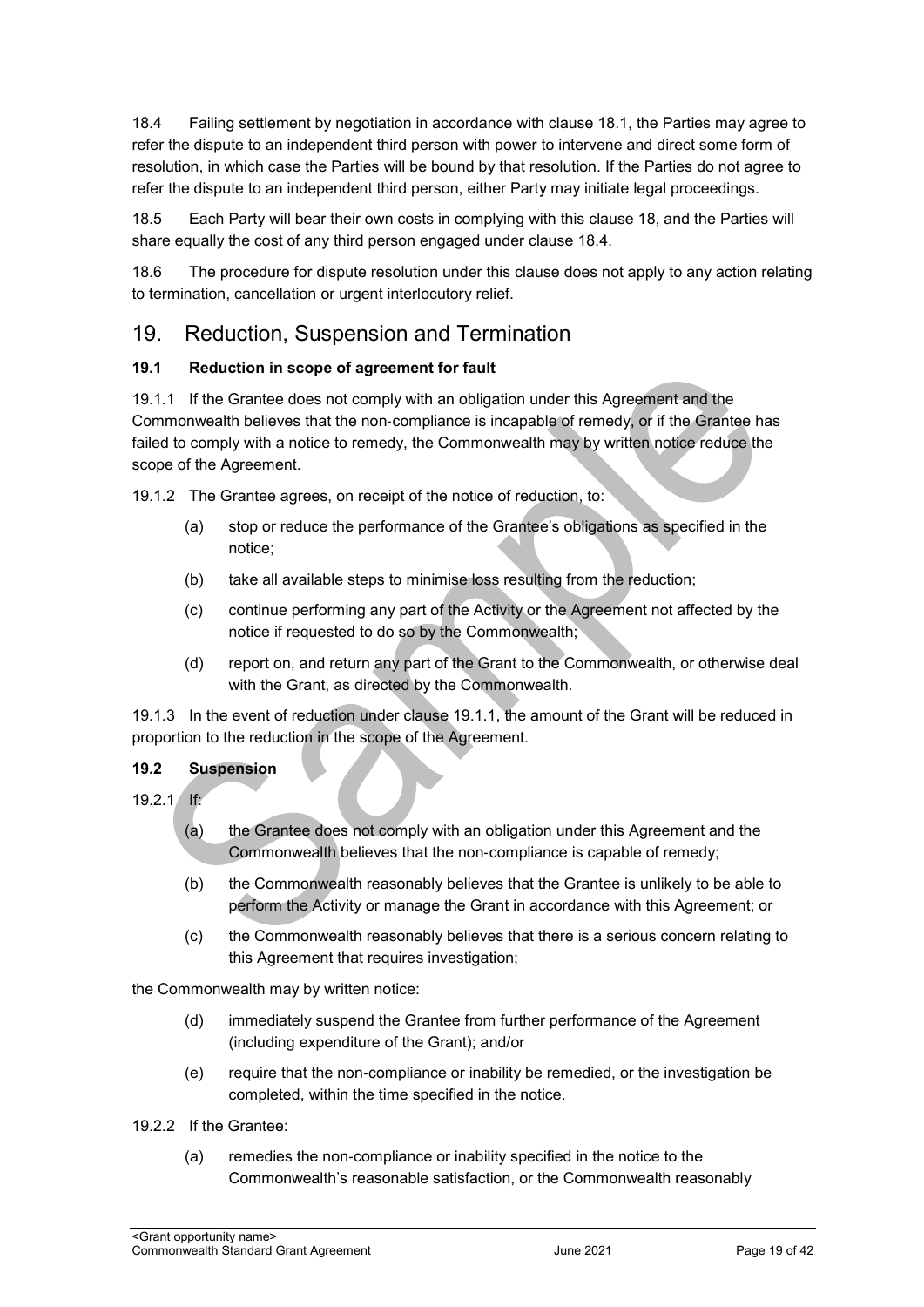concludes that the concern is unsubstantiated, the Commonwealth may direct the Grantee to recommence performing the Activity; or

(b) fails to remedy the non‐compliance or inability within the time specified, or the Commonwealth reasonably concludes that the concern is likely to be substantiated, the Commonwealth may reduce the scope of the Agreement in accordance with clause 19.1 or terminate the Agreement immediately by giving a second notice in accordance with clause 19.3.

#### **19.3 Termination for fault**

- 19.3.1 The Commonwealth may terminate this Agreement by notice where the Grantee has:
	- (a) failed to comply with an obligation under this Agreement and the Commonwealth believes that the non-compliance is incapable of remedy or where clause 19.2.2(b) applies;
	- (b) provided false or misleading statements in relation to the Grant; or
	- (c) become bankrupt or insolvent, entered into a scheme of arrangement with creditors, or come under any form of external administration.
- 19.3.2 The Grantee agrees, on receipt of the notice of termination, to:
	- (a) stop the performance of the Grantee's obligations;
	- (b) take all available steps to minimise loss resulting from the termination; and
	- (c) report on, and return any part of the Grant to the Commonwealth, or otherwise deal with the Grant, as directed by the Commonwealth.

#### 20. Cancellation or reduction for convenience

- 20.1 The Commonwealth may cancel or reduce the scope of this Agreement by notice, due to:
	- (a) a change in government policy; or
	- (b) a Change in the Control of the Grantee which the Commonwealth reasonably believes will negatively affect the Grantee's ability to comply with this Agreement.
- 20.2 On receipt of a notice of reduction or cancellation under this clause, the Grantee agrees to:
	- (a) stop or reduce the performance of the Grantee's obligations as specified in the notice; and
	- (b) take all available steps to minimise loss resulting from that reduction or cancellation; and
	- (c) continue performing any part of the Activity or the Agreement not affected by the notice if requested to do so by the Commonwealth;
	- (d) report on, and return any part of the Grant to the Commonwealth, or otherwise deal with the Grant, as directed by the Commonwealth.

20.3 In the event of reduction or cancellation under this clause, the Commonwealth will be liable only to:

(a) pay any part of the Grant due and owing to the Grantee under this Agreement at the date of the notice; and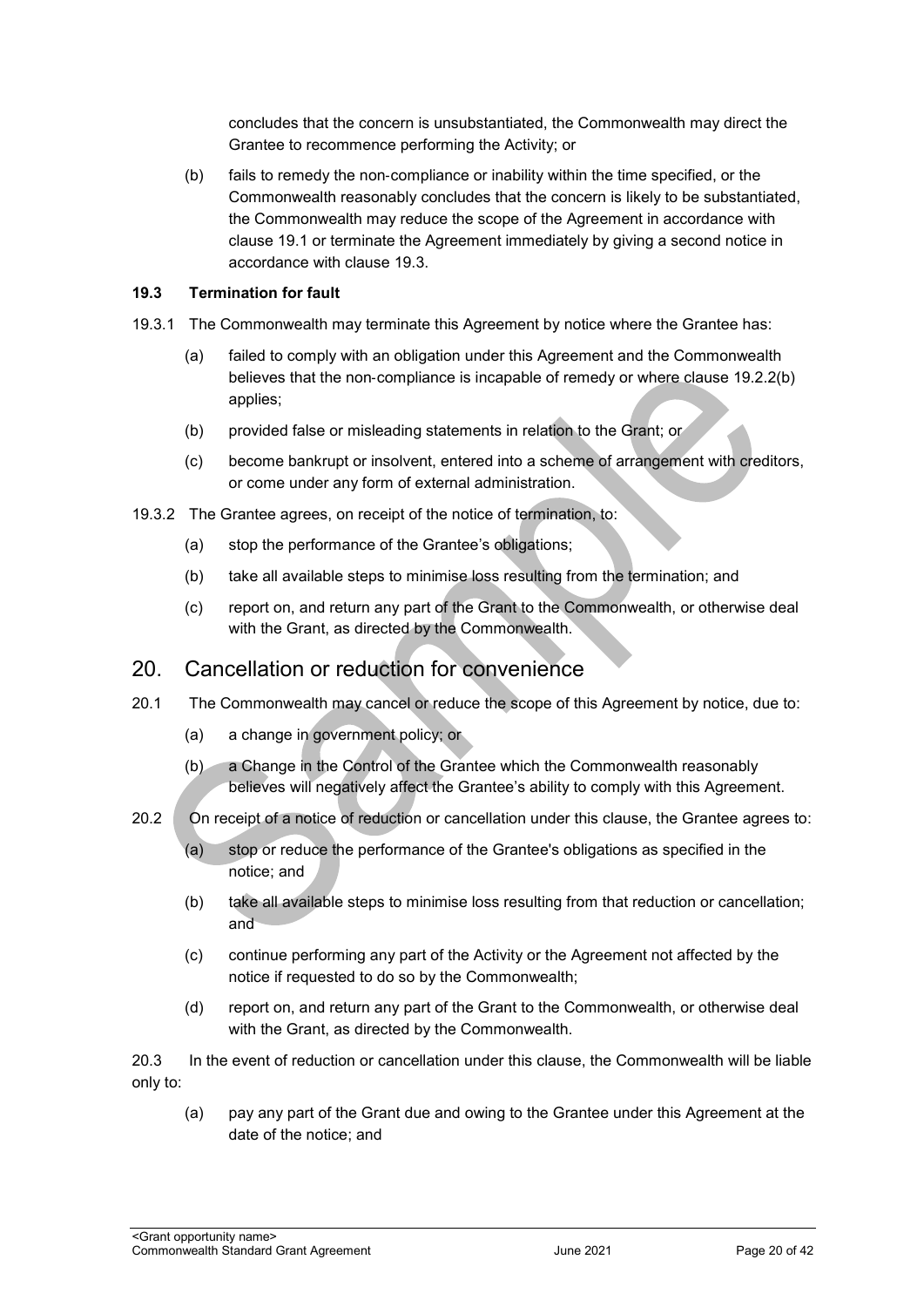(b) reimburse any reasonable and substantiated expenses the Grantee unavoidably incurs that relate directly and entirely to the reduction in scope or cancellation of the Agreement.

20.4 In the event of reduction, the amount of the Grant will be reduced in proportion to the reduction in the scope of the Agreement.

20.5 The Commonwealth's liability to pay any amount under this clause is:

- (a) subject to the Grantee's compliance with this Agreement; and
- (b) limited to an amount that when added to all other amounts already paid under the Agreement will not exceed the total amount of the Grant.

20.6 The Grantee will not be entitled to compensation for loss of prospective profits or benefits that would have been conferred on the Grantee but for the cancellation or reduction in scope of the Agreement under clause 20.1.

20.7 The Commonwealth will act reasonably in exercising its rights under this clause.

#### 21. Survival

- 21.1 The following clauses survive termination, cancellation or expiry of this Agreement:
- clause 10 (Spending the Grant);
- clause 11 (Repayment);
- clause 12 (Record keeping);
- clause 13 (Reporting);
- clause 14 (Privacy);
- clause 15 (Confidentiality);
- clause 16 (Insurance)
- clause 17 (Intellectual property);
- clause 19 (Reduction, Suspension and Termination);
- clause 21 (Survival);
- clause 22 (Definitions);
- ST4 (Access/monitoring/inspection);
- ST19 (Indemnities); and
- any other clause which expressly or by implication from its nature is meant to survive.

#### 22. Definitions

22.1 In this Agreement, unless the contrary appears:

- **Activity** means the activities described in the Grant Details and includes the provisions of the Reporting Material.
- **Activity Completion Date** means the date or event specified in the Grant Details.
- **Activity Material** means any Material, other than Reporting Material, created or developed by the Grantee as a result of the Activity and includes any Existing Material that is incorporated in or supplied with the Activity Material.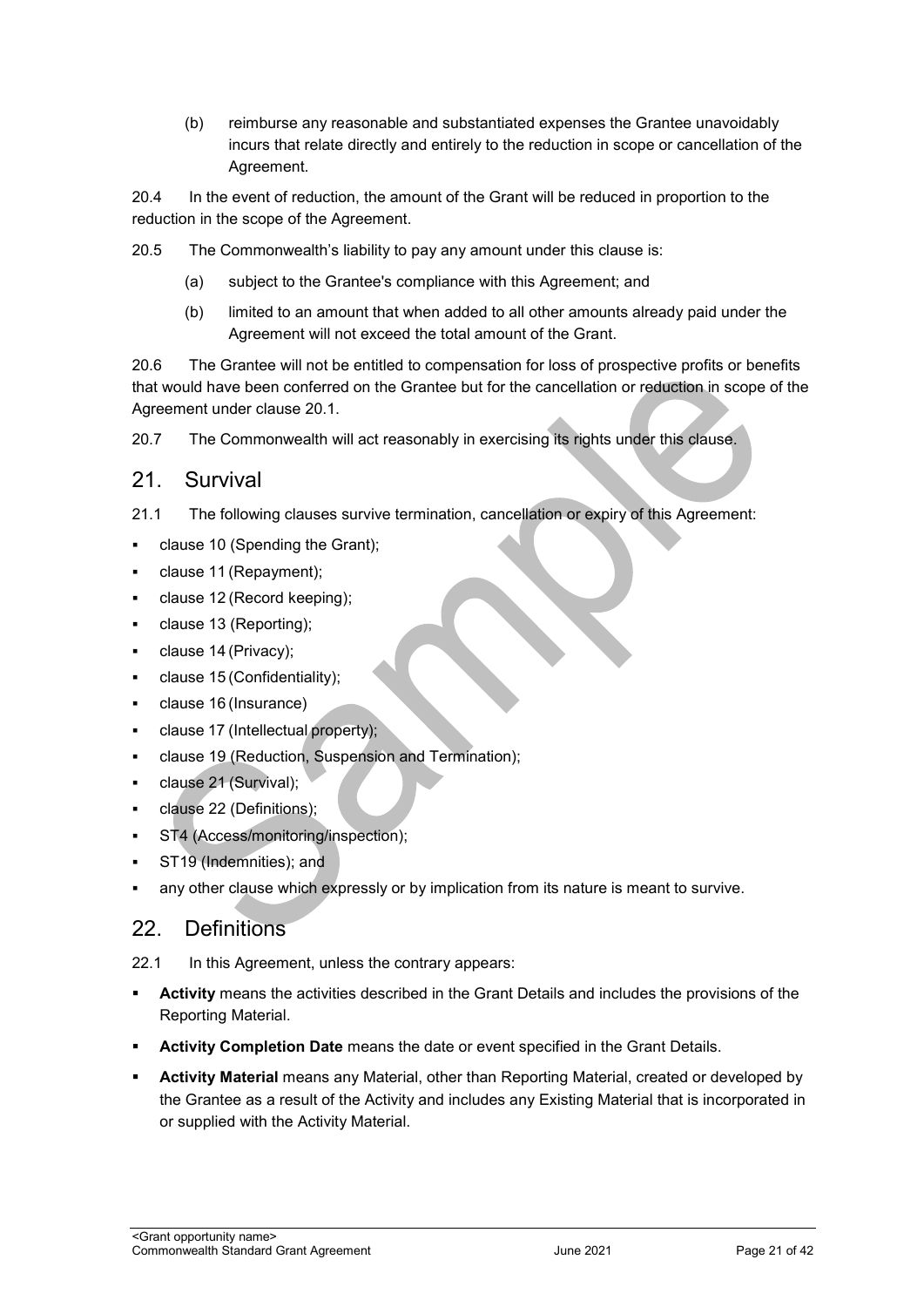- **Agreement** means the Grant Details, Supplementary Terms (if any), the Commonwealth Standard Grant Conditions and any other document referenced or incorporated in the Grant Details.
- **Agreement End Date** means the date or event specified in the Grant Details.
- **Australian Privacy Principle** has the same meaning as in the *Privacy Act 1988*.
- **Change in the Control** means any change in any person(s) who directly exercise effective control over the Grantee.
- **Commonwealth** means the Commonwealth of Australia as represented by the Commonwealth entity specified in the Agreement and includes, where relevant, its officers, employees, contractors and agents.
- **Commonwealth Purposes** includes the following:
	- (a) the Commonwealth verifying and assessing grant proposals, including a grant application;
	- (b) the Commonwealth administering, monitoring, reporting on, auditing, publicising and evaluating a grant program or exercising its rights under this Agreement;
	- (c) the Commonwealth preparing, managing, reporting on, auditing and evaluating agreements, including this Agreement; and
	- (d) the Commonwealth developing and publishing policies, programs, guidelines and reports, including Commonwealth annual reports;

but in all cases:

- (e) excludes the commercialisation (being for‐profit use) of the Material by the Commonwealth.
- **Commonwealth Standard Grant Conditions** means this document.
- **Existing Material** means Material developed independently of this Agreement that is incorporated in or supplied as part of Reporting Material or Activity Material.
- **Grant** means the money, or any part of it, payable by the Commonwealth to the Grantee for the Activity as specified in the Grant Details and includes any interest earned by the Grantee on that money once the Grant has been paid to the Grantee.
- **Grantee** means the legal entity other than the Commonwealth specified in the Agreement and includes, where relevant, its officers, employees, contractors and agents.
- **Grant Details** means the document titled Grant Details that forms part of this Agreement.
- **Intellectual Property Rights** means all copyright, patents, registered and unregistered trademarks (including service marks), registered designs, and other rights resulting from intellectual activity (other than moral rights under the *Copyright Act 1968*).
- **Material** includes documents, equipment, software (including source code and object code versions), goods, information and data stored by any means including all copies and extracts of them.
- **Party** means the Grantee or the Commonwealth.
- **Personal Information** has the same meaning as in the *Privacy Act 1988*.
- **Records** includes documents, information and data stored by any means and all copies and extracts of the same.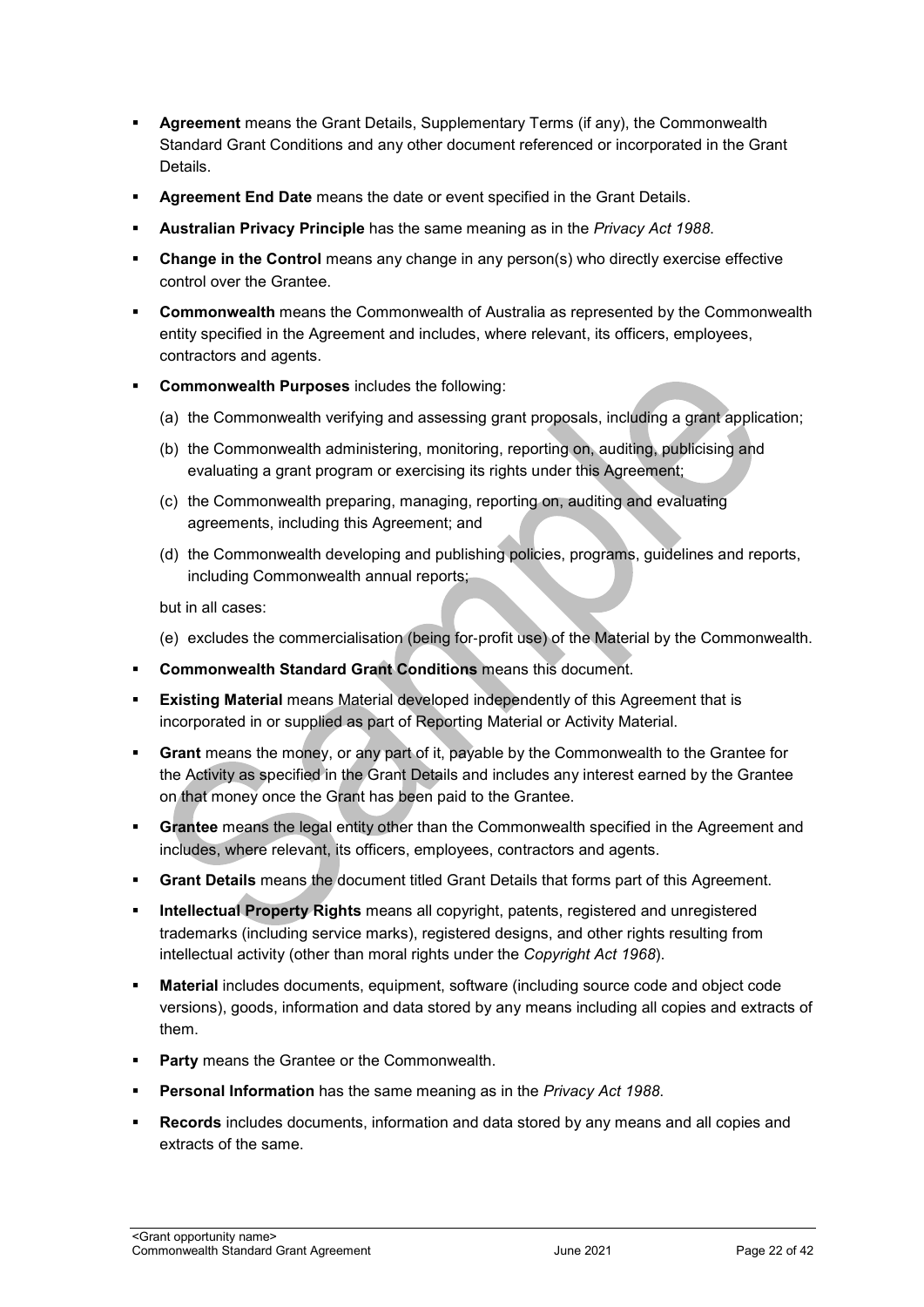**Reporting Material** means all Material which the Grantee is required to provide to the Commonwealth for reporting purposes as specified in the Grant Details, and includes any Existing Material that is incorporated in or supplied with the Reporting Material.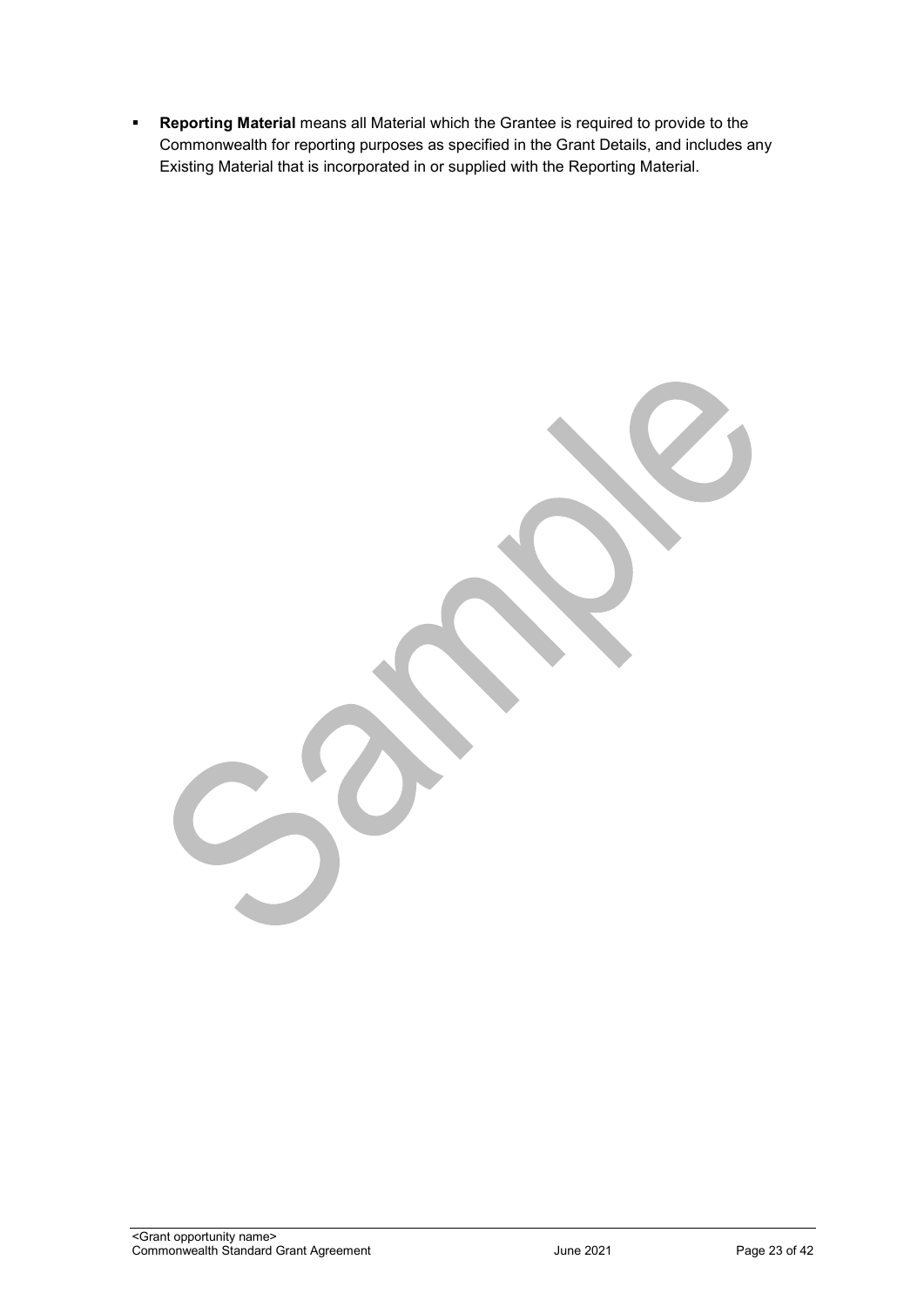## <span id="page-23-0"></span>**Signatures**

#### **Executed as an agreement:**

#### <span id="page-23-1"></span>**Commonwealth**

Signed for and on behalf of the Commonwealth of Australia as represented by the Department of Industry, Science, Energy and Resources.

| Name     | <name></name>                    |
|----------|----------------------------------|
| Position | <position></position>            |
| Date     | <date execution="" of=""></date> |

## <span id="page-23-2"></span>Grantee

| Full legal name of the Grantee    | <name grantee="" of="" the=""><br/><abn grantee="" of="" the=""></abn></name> |
|-----------------------------------|-------------------------------------------------------------------------------|
| Name of Authorised Representative | <name authorised="" of="" representative=""></name>                           |
| Date                              | <date acceptance="" of=""></date>                                             |

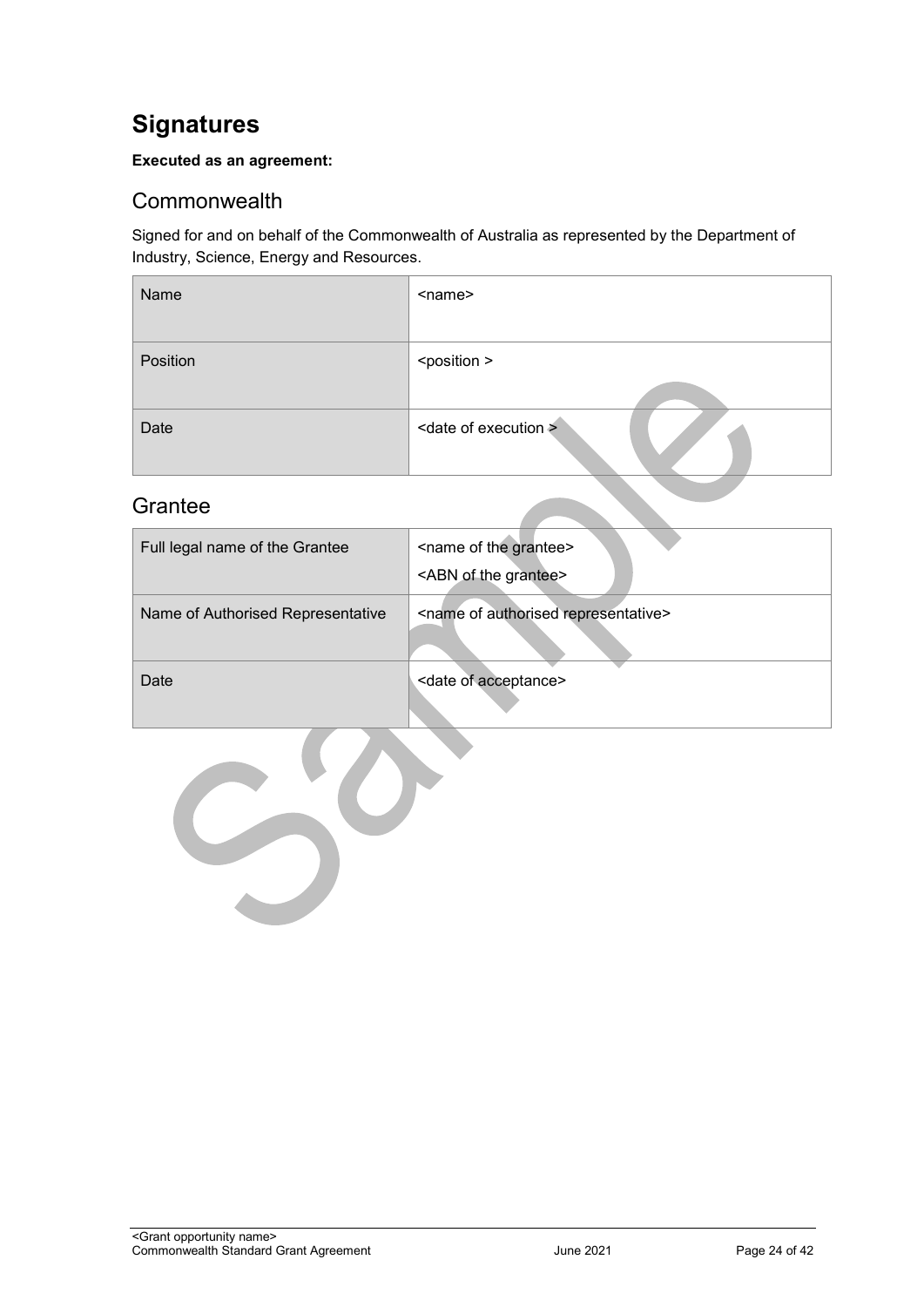## <span id="page-24-0"></span>**Schedule 2 Reporting requirements**

## **Appendix 1**

#### <grant opportunity name> progress report requirements

You will need to provide the following information in your progress reports. The Commonwealth reserves the right to amend or adjust the requirements.

You must complete and submit your report on the [portal.](https://portal.business.gov.au/) You can enter the required information in stages and submit when it is complete.

## Project progress

a. Complete the following table, updating for all milestones shown in the Activity Schedule of your grant agreement.

| Milestone | Agreed end<br>date | Actual/<br>anticipated<br>end date | Current %<br>complete | Progress comments -<br>work undertaken and<br>impact of any delay |
|-----------|--------------------|------------------------------------|-----------------------|-------------------------------------------------------------------|
|           |                    |                                    |                       |                                                                   |
|           |                    |                                    |                       |                                                                   |

- b. Where applicable, describe any project activities completed during the reporting period that are not captured in the table above.
- c. Is the overall project proceeding in line with your grant agreement?

If no, identify any changes or anticipated issues. Comment on any impacts on project timing and outcomes and how you expect to manage these.

d. Are there any planned events relating to the project that you are required to notify us about in accordance with your agreement?

If yes, provide details of the event including date, time, purpose of the event and key stakeholders expected to attend.

- e. How many scholarships have been provided through this grant to date, for undergraduate students?
- f. Please provide details of the qualifications that students were supported to undertake. Please list the qualifications and the number of scholarships awarded.
- g. What was the gross value of undergraduate scholarships provided to date?
- h. How many scholarships have been provided through this grant to date, for post-graduate students?
- i. Please provide details of the qualifications that students were supported to undertake.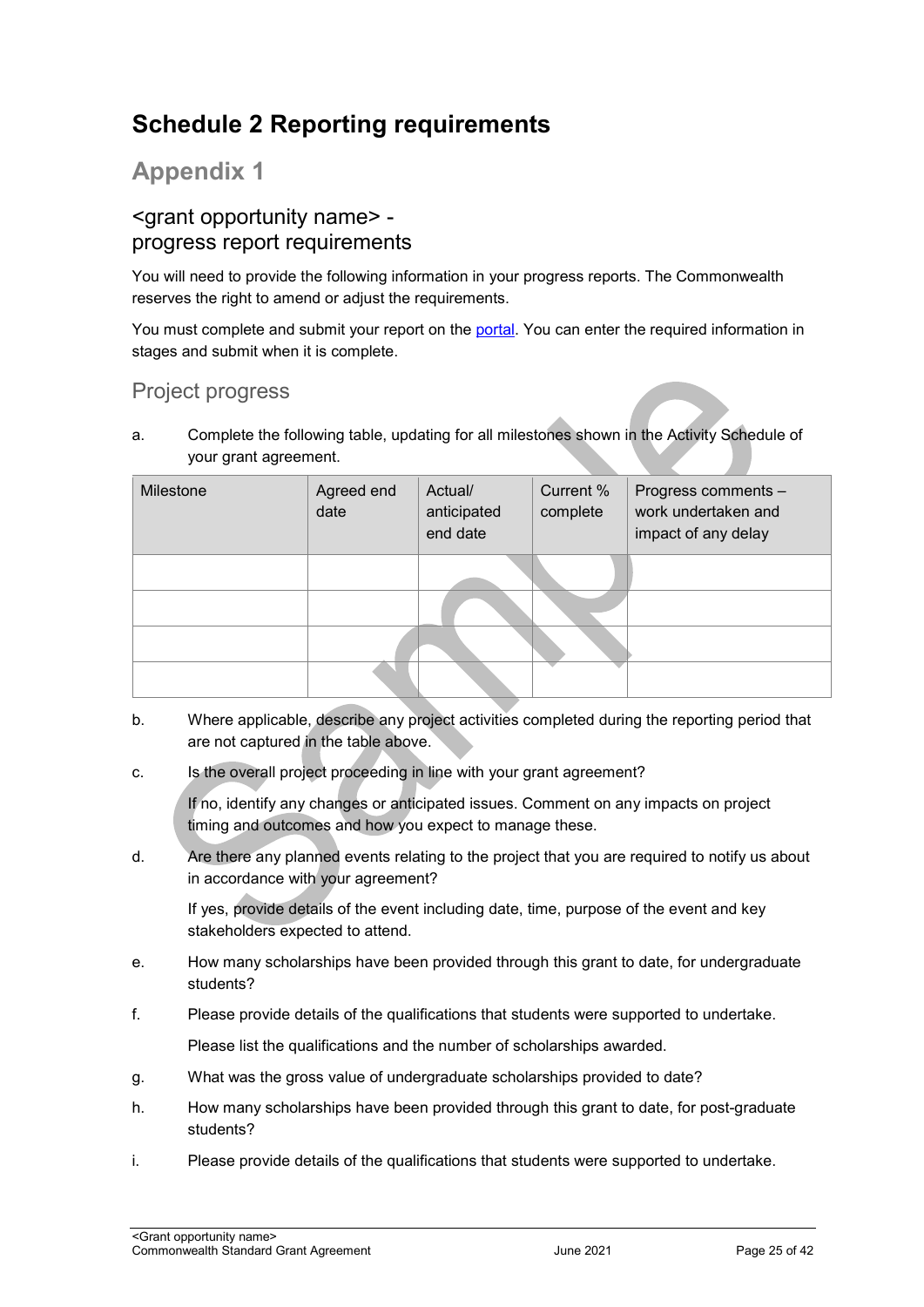Please list the qualifications and the number of scholarships awarded.

- j. What was the gross value of post-graduate scholarships provided to date?
- k. How have you supported the development of participants' multi-disciplinary, cross-cutting skillsets as a result of this grant?
- l. Please provide details of the industry and university partners reached through this program
- m. Please describe any partnerships or collaborations that have been created and fostered between researchers, industry and students on industry-relevant problems

Have any notable outcomes been achieved through these collaborations? If so, please describe

#### Project outcomes

a. Outline the project outcomes achieved to date

#### Project expenditure

Provide the following information about your eligible project expenditure. Eligible expenditure is divided into the same categories as the budget in your application.

If you are registered for GST, enter the GST exclusive amount. If you are not registered for GST, enter the GST inclusive amount. We may ask you to provide evidence of costs incurred.

Refer to the grant opportunity guidelines or contact us if you have any questions about eligible expenditure.

- a. What is the eligible expenditure you have incurred in this reporting period?
- b. What is the estimated eligible expenditure for the next reporting period?
- c. What is the estimated eligible expenditure for remaining reporting periods in current financial year (if applicable)?
- d. What is the estimated total eligible expenditure for future financial years?
- e. What is the estimated total eligible expenditure for the project?
- f. Briefly explain the reason for any changes between the forecast and actual expenditure for the current reporting period, and any significant changes to the forecast budget for the remainder of the project.
- g. Is the project expenditure broadly in line with the activity budget in the grant agreement? If no, explain the reasons.

#### Project funding

a. Provide details of all contributions to your project other than the grant. This includes your own contributions from project partners or others.

#### **Attachments**

a. Attach any agreed evidence required with this report to demonstrate project progress.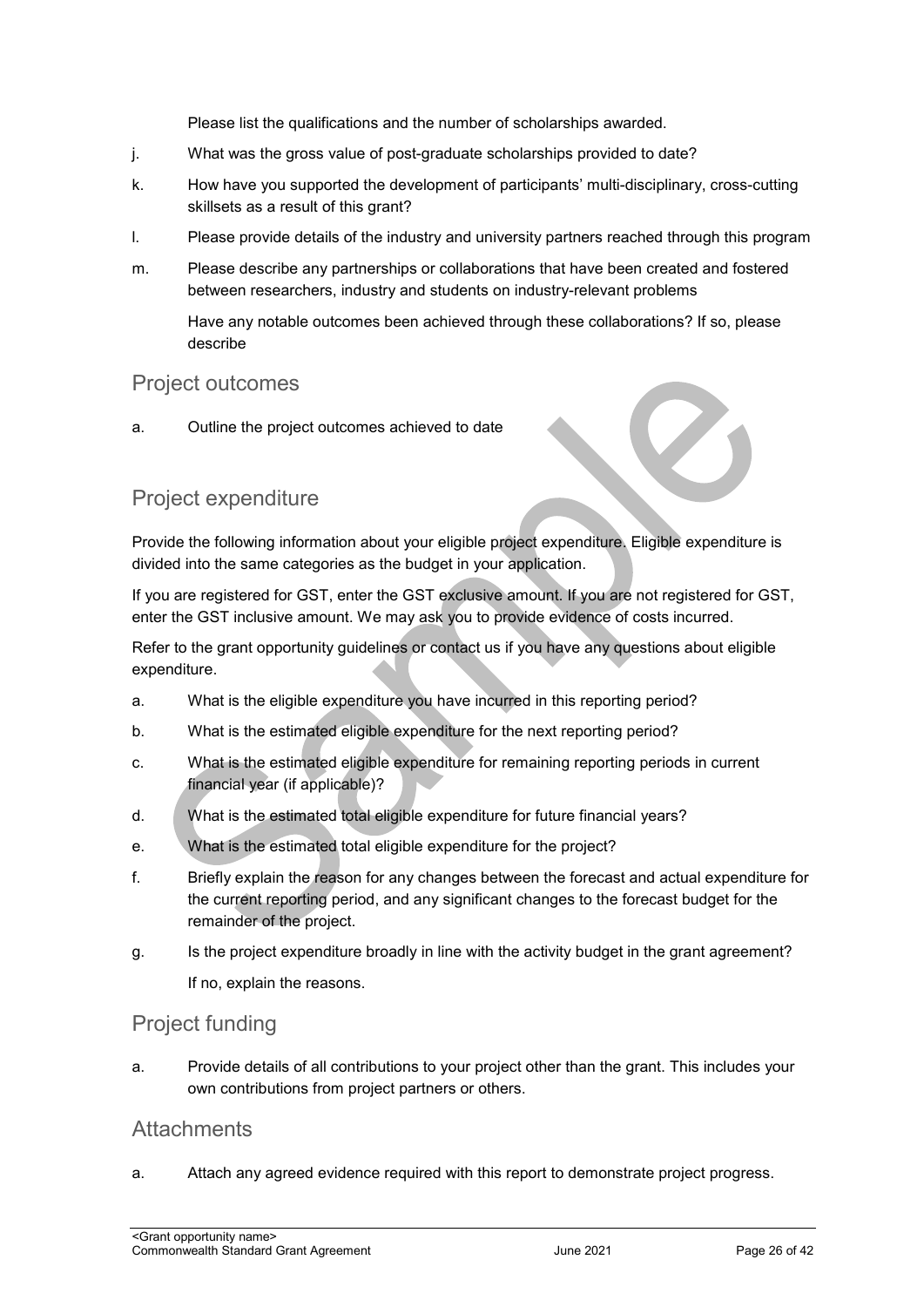b. Attach copies of any published reports and promotional material, relating to the project.

#### **Certification**

You must ensure an authorised person completes the report and can certify the following:

- The information in this report is accurate, complete and not misleading and that I understand the giving of false or misleading information is a serious offence under the *Criminal Code 1995* (Cth).
- The activities undertaken and the expenditure incurred is in accordance with the grant agreement.
- I am aware of the grantee's obligations under their grant agreement.
- I am aware that the grant agreement empowers the Commonwealth to terminate the grant agreement and to request repayment of funds paid to the grantee where the grantee is in breach of the grant agreement.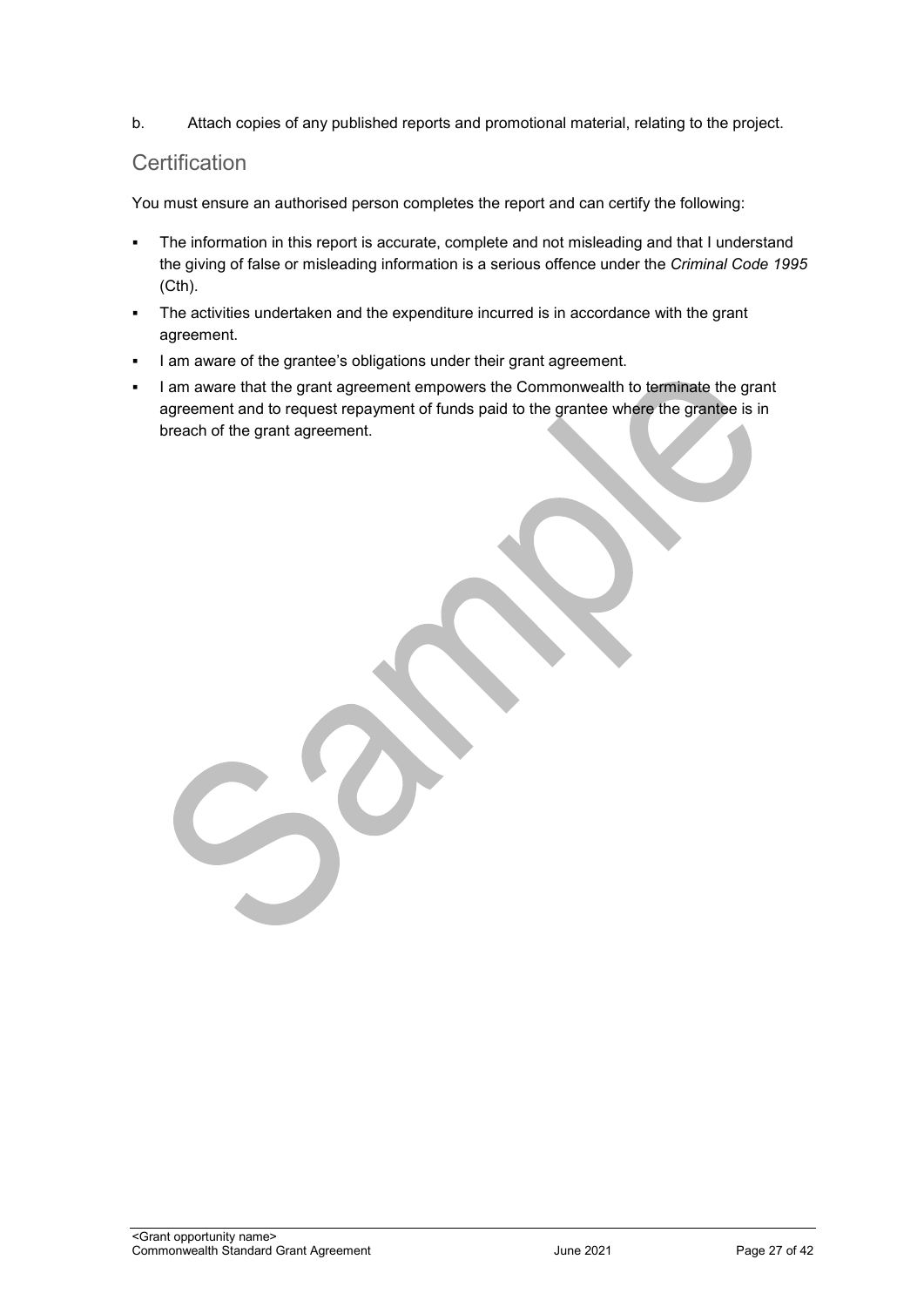## **Appendix 2**

#### <grant opportunity name> end of project report requirements

You will need to provide the following information in your end of project report. The Commonwealth reserves the right to amend or adjust the requirements.

You must complete and submit your report on the [portal.](https://portal.business.gov.au/) You can enter the required information in stages and submit when it is complete.

#### Project achievements

a. Complete the following table, updating for all milestones shown in the Activity Schedule of your grant agreement. A

| Milestone | Agreed end<br>date | Actual/<br>anticipated<br>end date | Current %<br>complete | Progress comments -<br>work undertaken and<br>impact of any delay |
|-----------|--------------------|------------------------------------|-----------------------|-------------------------------------------------------------------|
|           |                    |                                    |                       |                                                                   |
|           |                    |                                    |                       |                                                                   |
|           |                    |                                    |                       |                                                                   |
|           |                    |                                    |                       |                                                                   |

- b. Where applicable, describe any project activities completed during the reporting period that are not captured in the table above.
- c. How many scholarships have been provided through this grant to date, for undergraduate students?
- d. Please provide details of the qualifications that students were supported to undertake. Please list the qualifications and the number of scholarships awarded.
- e. What was the gross value of undergraduate scholarships provided to date?
- f. How many scholarships have been provided through this grant to date, for post-graduate students?
- g. Please provide details of the qualifications that students were supported to undertake. Please list the qualifications and the number of scholarships awarded.
- h. What was the gross value of post-graduate scholarships provided to date?

#### Project outcomes

- a. Outline the project outcomes achieved by the project end date.
- b. Do the achieved project outcomes align with those specified in the grant agreement? If no, explain why.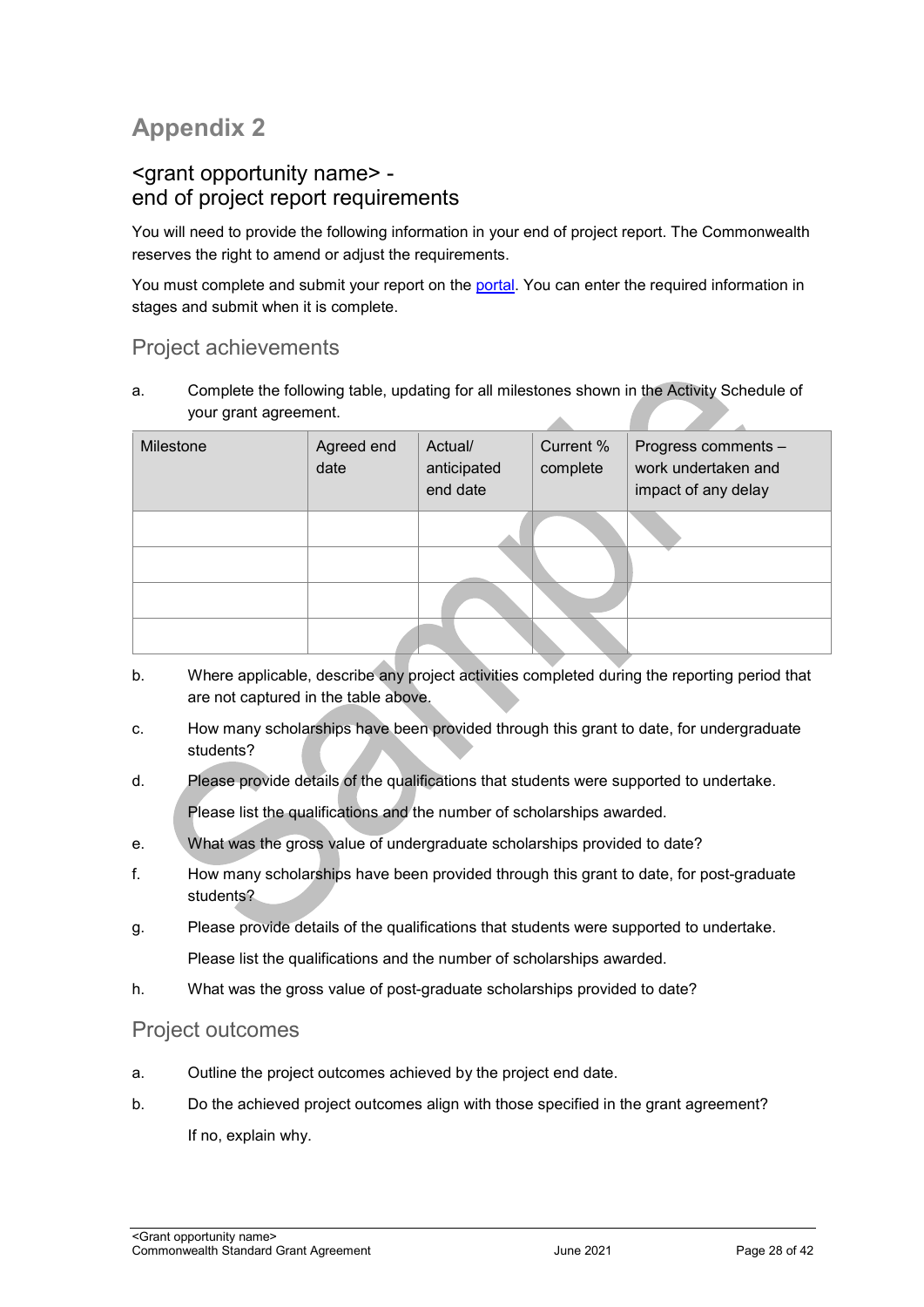c. Are there any planned events relating to the project that you are required to notify us about in accordance with your agreement?

If yes, provide details of the event including date, time, purpose of the event and key stakeholders expected to attend.

- d. How have you supported the development of participants' multi-disciplinary, cross-cutting skillsets as a result of this grant?
- e. Please provide details of the industry and university partners reached through this program
- f. Please describe any partnerships or collaborations that have been created and fostered between researchers, industry and students on industry-relevant problems
- g. Have any notable outcomes been achieved through these collaborations? If so, please describe
- h. Have there been any unintended positive or negative outcomes that have resulted from this grant? Please describe them

#### Project benefits

- a. What benefits has the project achieved?
- b. What ongoing impact will the project have?
- c. Did the project result in any unexpected benefits? If yes, explain why.
- d. Did the project result in any unexpected negative impacts? If yes, explain why.
- e. Is there any other information you wish to provide about your project? If yes, provide details.

#### Total eligible project expenditure

a. Indicate the total eligible project expenditure incurred. Eligible expenditure is divided into the same categories as the budget in your application.

If you are registered for GST, enter the GST exclusive amount. If you are not registered for GST, enter the GST inclusive amount. We may ask you to provide evidence of costs incurred.

Refer to the grant opportunity guidelines or contact us if you have any questions about eligible expenditure.

- b. Provide any comments you may have to clarify any figures.
- c. Was the expenditure incurred in accordance with the activity budget in the grant agreement?

If no, explain the reason for a project underspend or overspend, or any other significant changes to the budget.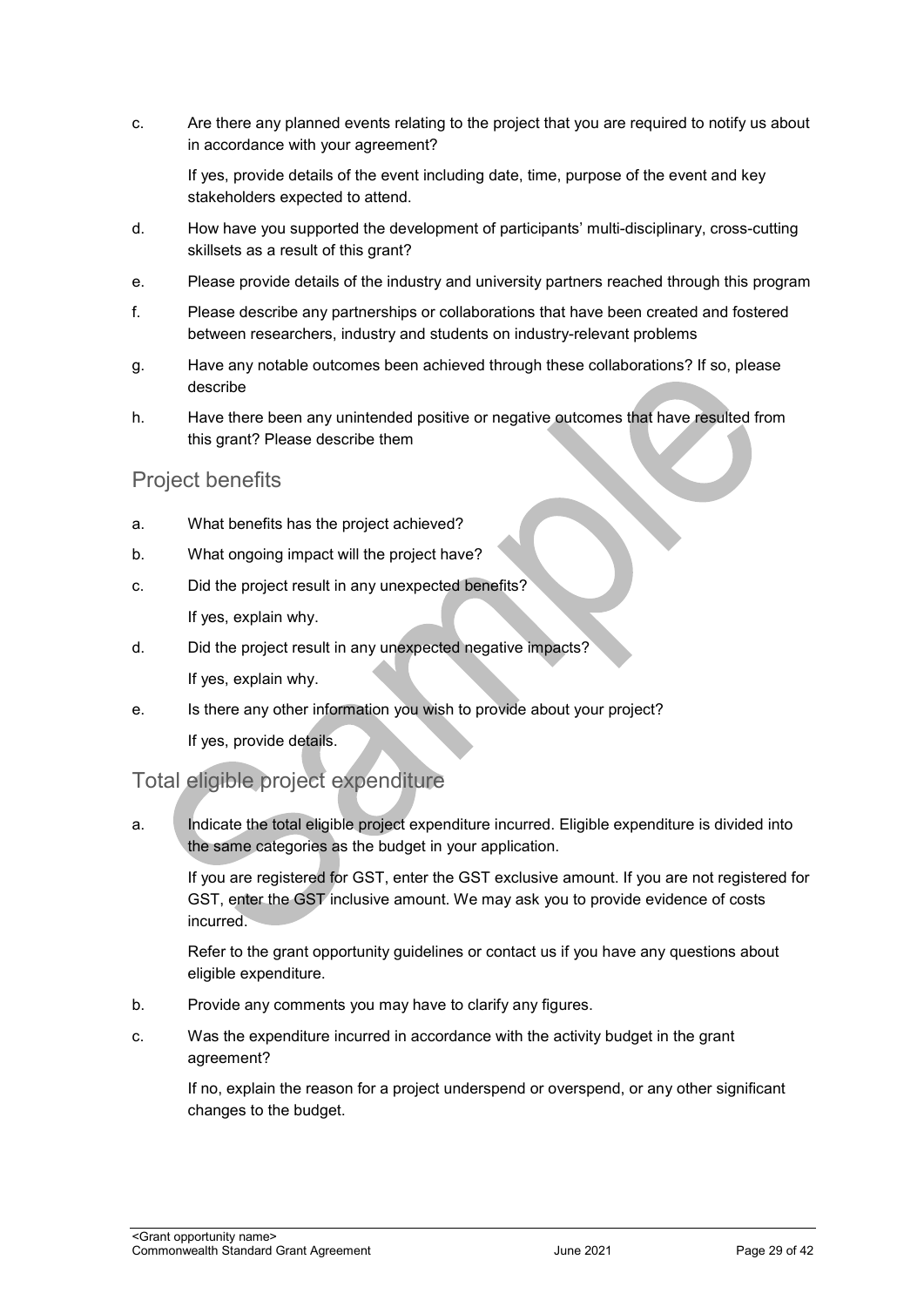## Project funding

a. Provide details of all contributions to your project other than the grant. This includes your own contributions as well as any contributions from , project partners or others.

#### Updated business indicators

a. Provide the following financial data for your organisation for your latest complete financial year

These fields are mandatory and entering \$0 is acceptable if applicable.

- Financial year completed
- Sales revenue (turnover)
- **Export revenue**
- R&D expenditure
- Taxable income
- Number of employees including working proprietors and salaried directors (headcount)
- Number of independent contractors (headcount)

#### **Attachments**

- a. Attach any agreed evidence required with this report to demonstrate progress or successful completion of your project.
- b. Attach copies of any published reports and promotional material, relating to the project.

#### **Declaration**

You must ensure an authorised person completes the report and can declare the following:

- The information in this report is accurate, complete and not misleading and that I understand the giving of false or misleading information is a serious offence under the *Criminal Code 1995*  $(Cth)$ .
- The grant was spent is in accordance with the grant agreement.
- I am aware of the grantee's obligations under their grant agreement, including survival clauses.
- I am aware that the grant agreement empowers the Commonwealth to terminate the grant agreement and to request repayment of funds paid to the grantee where the grantee is in breach of the grant agreement.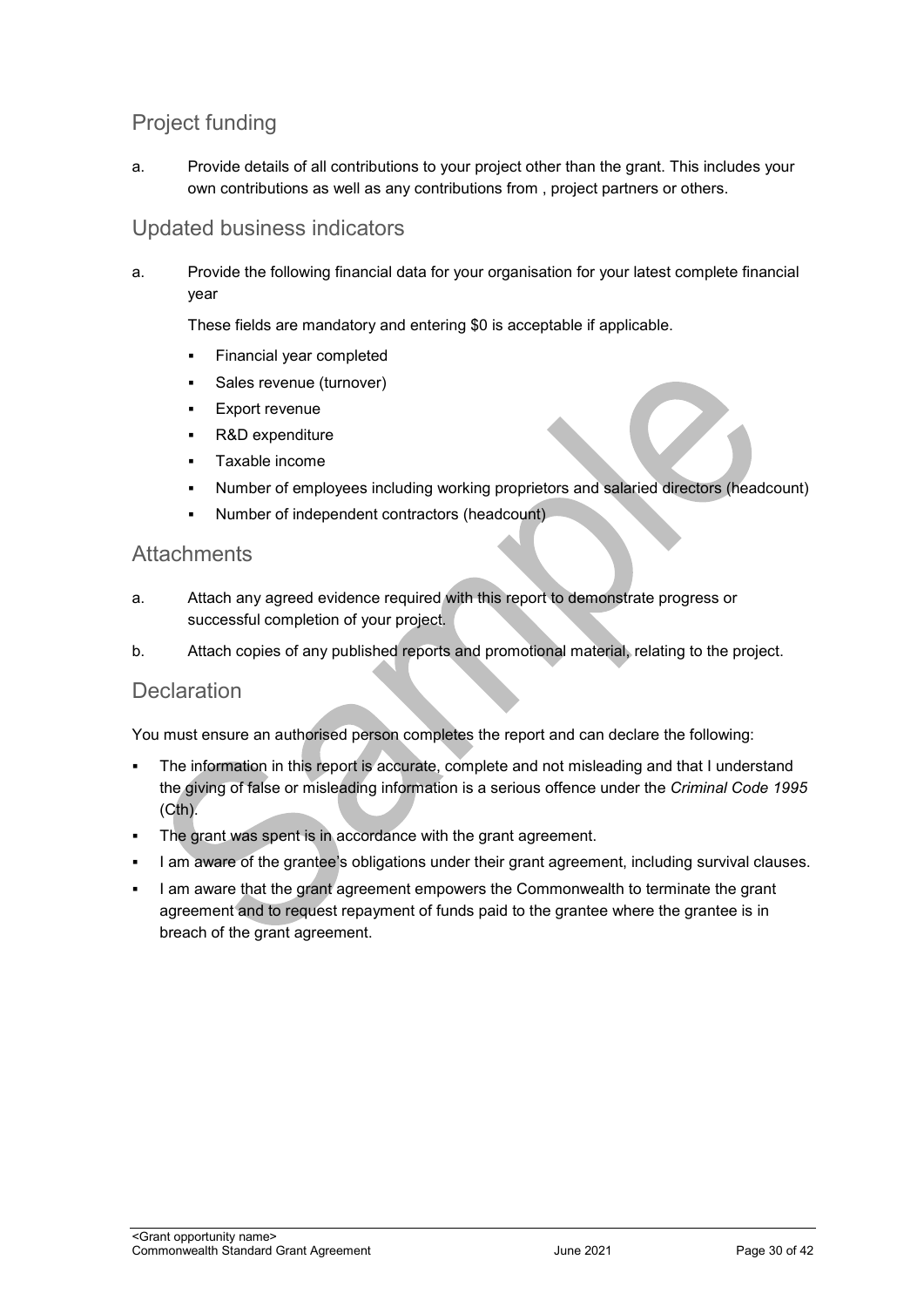## **Appendix 3**

#### <grant opportunity name> - Compliance with working with children obligations

Where applicable, you will need to answer the following questions in your annual statement of compliance. The Commonwealth reserves the right to amend or adjust the requirements.

You must submit your annual statement of compliance as you would a report on the [portal.](https://portal.business.gov.au/)

#### Statement of compliance

- 1 Is the organisation, and persons working with children on behalf of the organisation in relation to the Activity, compliant with Commonwealth, state or territory legislation?
- 2 Has the organisation completed a risk assessment in relation to the Activity and all persons who may engage with children in association with the Activity?
- 3 Has the organisation put in place an appropriate strategy to manage risks identified through the risk assessment?
- 4 Has the organisation delivered training and established a compliance regime to ensure that all persons who may engage with children are aware of, and comply with:
	- **the National Principles for Child Safe Organisations**
	- the risk management strategy in item 3 above
	- relevant legislation relating to requirements for working with children, including working with children checks
	- relevant legislation relating to requirements for working with vulnerable people, including working with vulnerable people checks; and
	- relevant legislation relating to mandatory reporting of suspected child abuse or neglect however described?

## **Certification**

You must ensure an authorised person completes the report and can certify the following:

- The information in this report is accurate, complete and not misleading and that I understand the giving of false or misleading information is a serious offence under the *Criminal Code 1995* (Cth).
- The activities undertaken and the expenditure incurred is in accordance with the grant agreement.
- I am aware of the grantee's obligations under their grant agreement.
- I am aware that the grant agreement empowers the Commonwealth to terminate the grant agreement and to request repayment of funds paid to the grantee where the grantee is in breach of the grant agreement.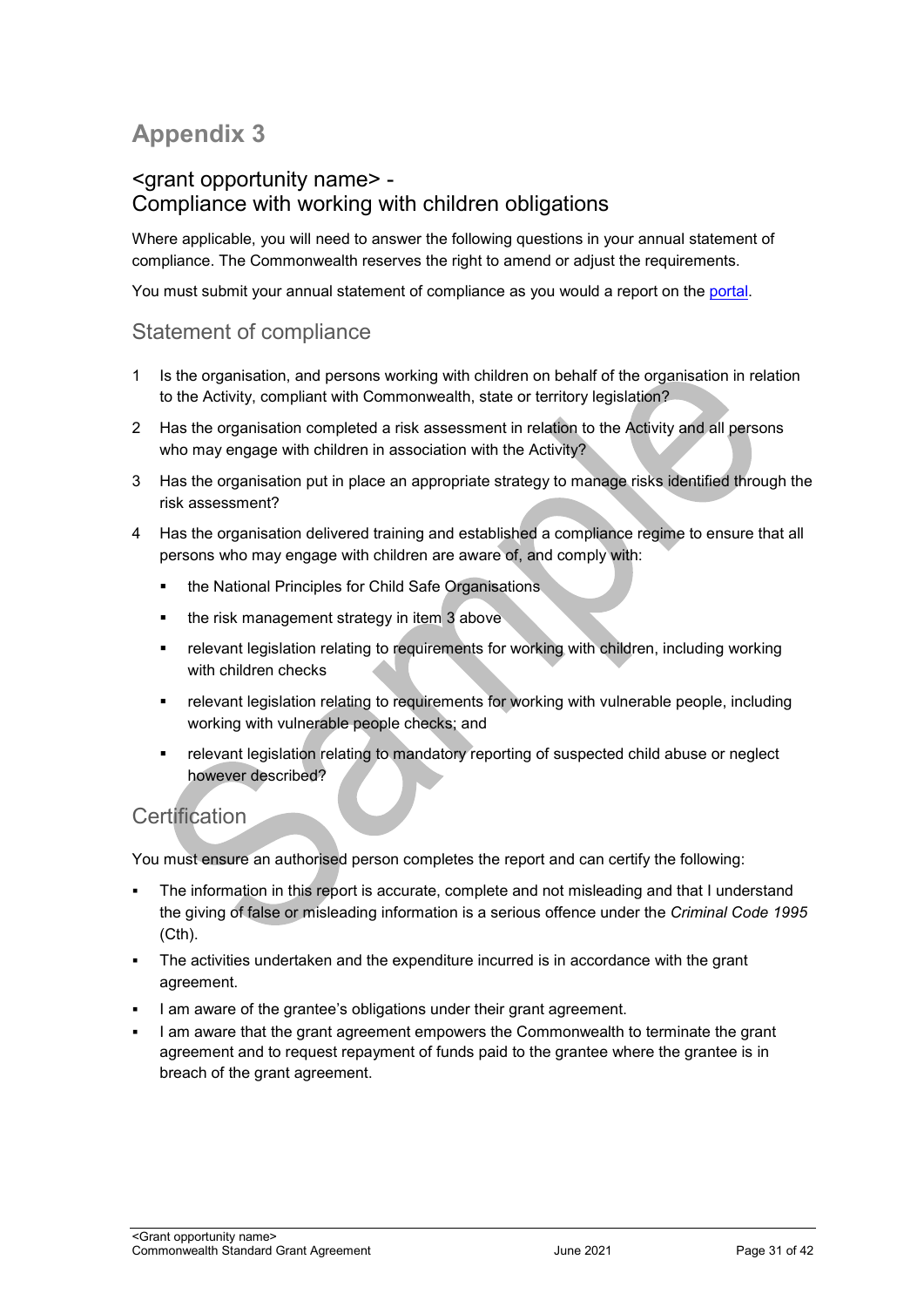## **Appendix 4**

## Independent audit report

#### Background

These templates assist Grantees (and their auditors) to understand the audit requirements under a Commonwealth grant agreement administered by the Department of Industry, Science, Energy and Resources. For further information contact us on 13 28 46 or at business.gov.au.

When an independent audit report is required under our grant agreements the Grantee must provide us with:

- a statement of grant income and expenditure against the expenditure categories under the grant agreement (attachment A)
- an independent audit report on the statement of grant income and expenditure (attachment B)
- certification of certain matters by the auditor (attachment C).

You can find additional information on the grant opportunity relevant to your grant at [business.gov.au](https://www.business.gov.au/) or by calling us on 13 28 46.

#### Eligible expenditure

Advice on eligible expenditure for projects under the grant opportunity can be found in grant opportunity guidelines. These guidelines are revised from time to time and therefore more than one version of the document may exist. The relevant guidelines are those that were effective at the time the Grantee's application was accepted.

It is essential that Grantees and their auditors understand the eligible expenditure requirements because these determine whether, and the extent to which, certain costs are reportable and claimable.

The amount of grant funding we approve is based on the Grantee's estimated eligible expenditure, as provided in their application. However, the grant funding any Grantee is ultimately entitled to receive is determined against actual eligible expenditure incurred and paid for on the project. The grant amount specified in the grant agreement is the **maximum** amount the Grantee may be paid.

The expenditure reported in the 'statement of grant income and expenditure' at attachment A must represent actual 'eligible expenditure' paid on the project during that period.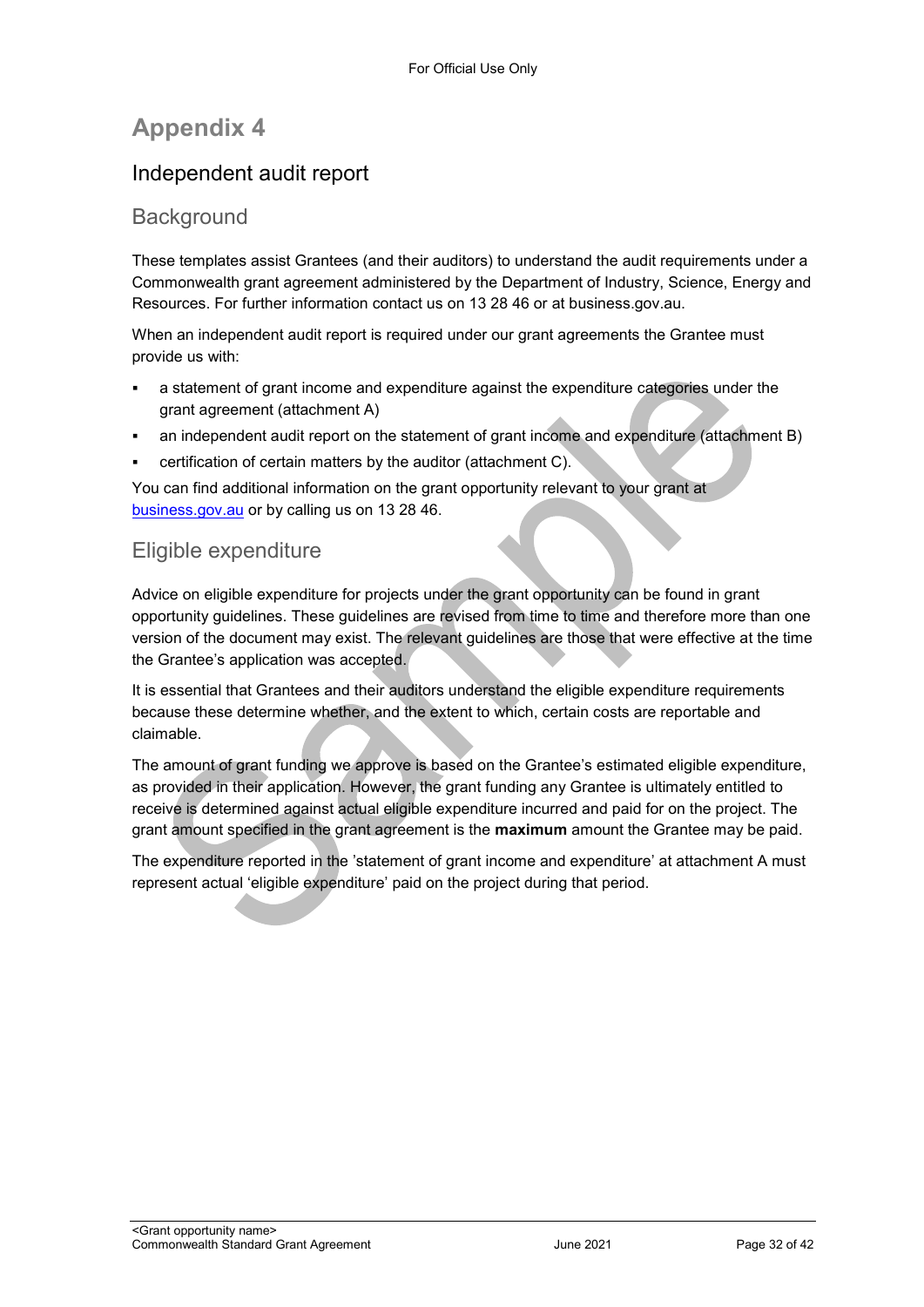| Grant opportunity<br>name      | [grant opportunity name]                                               |
|--------------------------------|------------------------------------------------------------------------|
| Project number                 | [project number]                                                       |
| Grantee                        | [organisation]                                                         |
| Project title                  | [project title]                                                        |
| Reporting period start<br>date | [project start date or other reporting period start date]              |
| Reporting period end<br>date   | [project end date or other reporting period end date]<br>$\rightarrow$ |

## Attachment A – Statement of grant income and expenditure

This statement of grant income and expenditure must be prepared by the Grantee and contain the following:

- Statement of funds, Grantee contributions and other financial assistance\*
- Statement of eligible expenditure\*
- Notes to the statement of eligible expenditure, explaining the basis of compilation
- Certification by directors of the Grantee
- \*We will compare this information to that detailed in the grant agreement.
- 1. Statement of funds, Grantee contributions and other financial assistance

Complete the following table for all cash [and in-kind] contributions for your project for the period in question, including

- the grant
- other government funding
- your own contributions
- partner or other third party contributions
- any additional private sector funding.

Insert rows as required.

| Contributor         | Cash amount (GST<br>excl) | [Estimated in-kind<br>amount (GST excl)] | Total (GST excl) |
|---------------------|---------------------------|------------------------------------------|------------------|
| Grant               | \$[enter amount]          | \$[enter amount]                         | \$[enter amount] |
| Grantee             | \$[enter amount]          | \$[enter amount]                         | \$[enter amount] |
| [enter contributor] | \$[enter amount]          | \$[enter amount]                         | \$[enter amount] |
| [enter contributor] | \$[enter amount]          | \$[enter amount]                         | \$[enter amount] |
| Total               | \$[enter amount]          | \$[enter amount]                         | \$[enter amount] |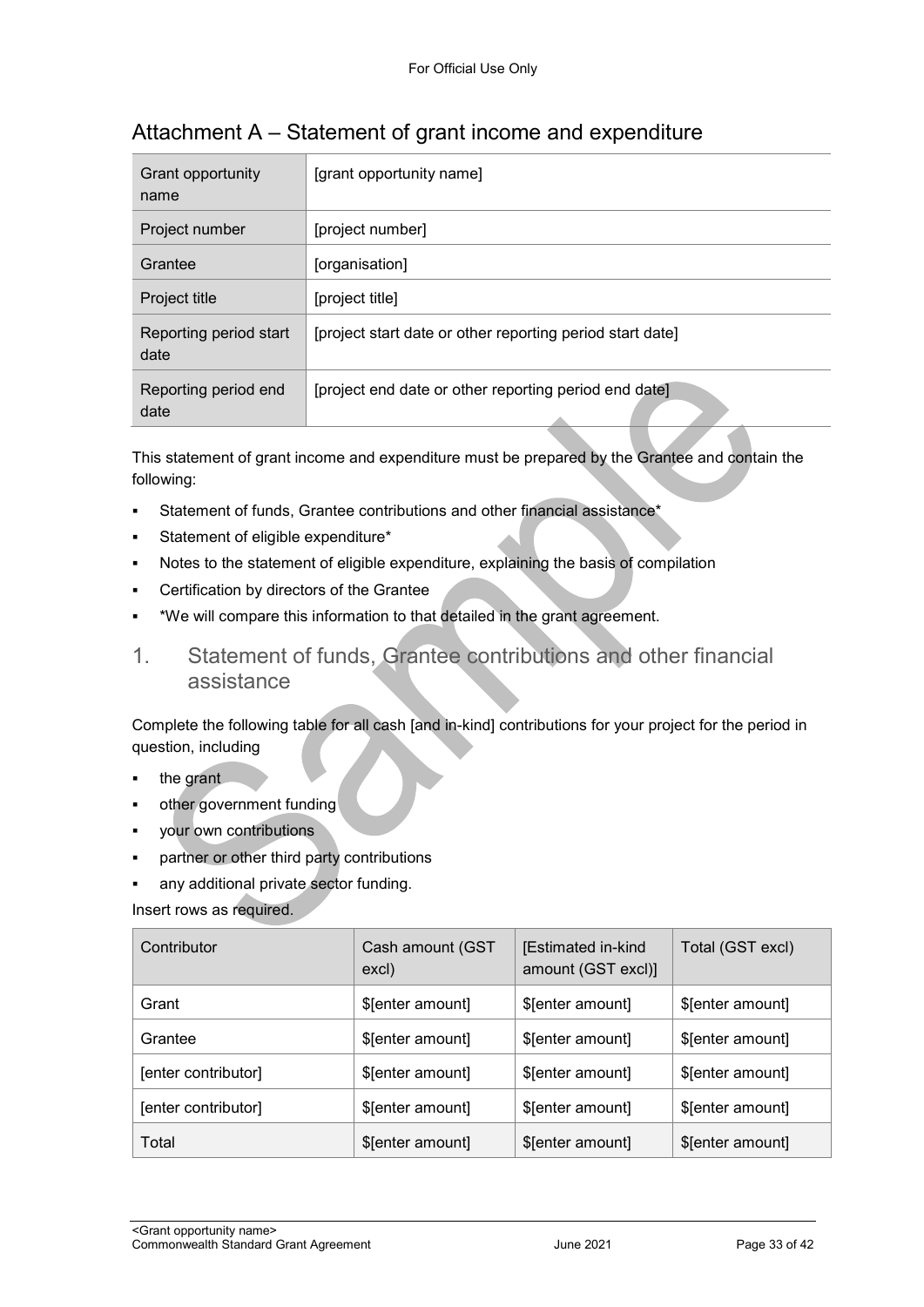## 2. Statement of eligible expenditure

You must provide detail of the eligible expenditure that has been incurred and paid for during the reporting period in the 'Statement of eligible expenditure' spreadsheet.

Comment on any variance between the expenditure items and amounts detailed in the grant agreement and the actual items and amounts detailed in the attached statement of eligible expenditure.

[enter details]

#### 3. Note to the statement of eligible expenditure

#### **3.1 Eligible expenditure**

The eligible expenditure as reported in the statement of eligible expenditure is in accordance with the grant opportunity guidelines.

#### **3.2 Basis of compilation**

This statement of eligible expenditure has been prepared to meet the requirements of the grant agreement between [enter Grantee name] and the Commonwealth represented by the Department of Industry, Science, Energy and Resources. Significant accounting policies applied in the compilation of the statement of grant income and expenditure include the following:

[enter details]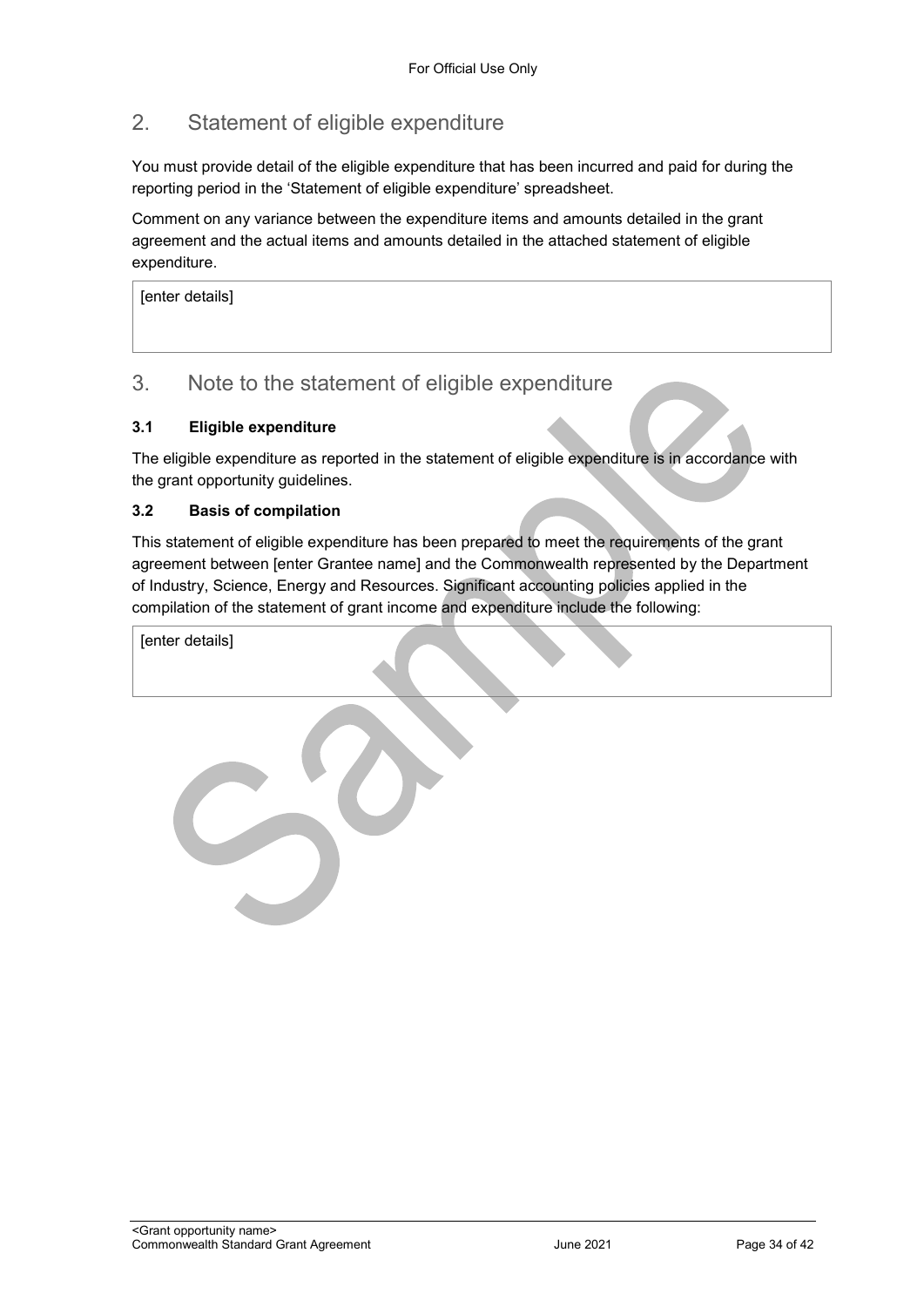#### 4. Certification by directors [if not director, replace with appropriate equivalent]

#### [Grantee name]

[Project number]

For the period [dd/ mm/yyyy] to [dd/ mm/yyyy]

We confirm that, to the best of our knowledge and believe, having made such enquiries as we considered necessary for the purpose of appropriately informing ourselves:

#### **Statement of grant income and expenditure**

- a. We have fulfilled our responsibilities for the preparation of the statement of grant income and expenditure in accordance with the cash basis of accounting and the terms of the grant agreement with the Commonwealth, represented by the Department of Industry, Science, Energy and Resources dated [enter date]; in particular, the statement of grant income and expenditure presents fairly in accordance therewith.
- b. All events subsequent to the date of the statement of grant income and expenditure which require adjustment or disclosure so as to present fairly the statement of grant income and expenditure, have been adjusted or disclosed.
- c. [Where applicable] The effects of uncorrected misstatements are immaterial, both individually and in the aggregate, to the statement of grant income and expenditure as a whole. A list of the uncorrected misstatements is attached to this representation letter.
- d. That all Grantee contributions and other financial assistance were spent for the purpose of the project and in accordance with the grant agreement and that the Grantee has complied with the grant agreement and relevant accounting policies.
- e. That salaries and allowances paid to persons involved in the project are in accordance with any applicable award or agreement in force under any relevant law on industrial or workplace relations.

| Signature       |              |
|-----------------|--------------|
| Name            | [enter name] |
| <b>Director</b> |              |
| Date            | [dd/mm/yyyy] |
|                 |              |
|                 |              |
|                 |              |
| Name            | [enter name] |
| <b>Director</b> |              |
| Date            | [dd/mm/yyyy] |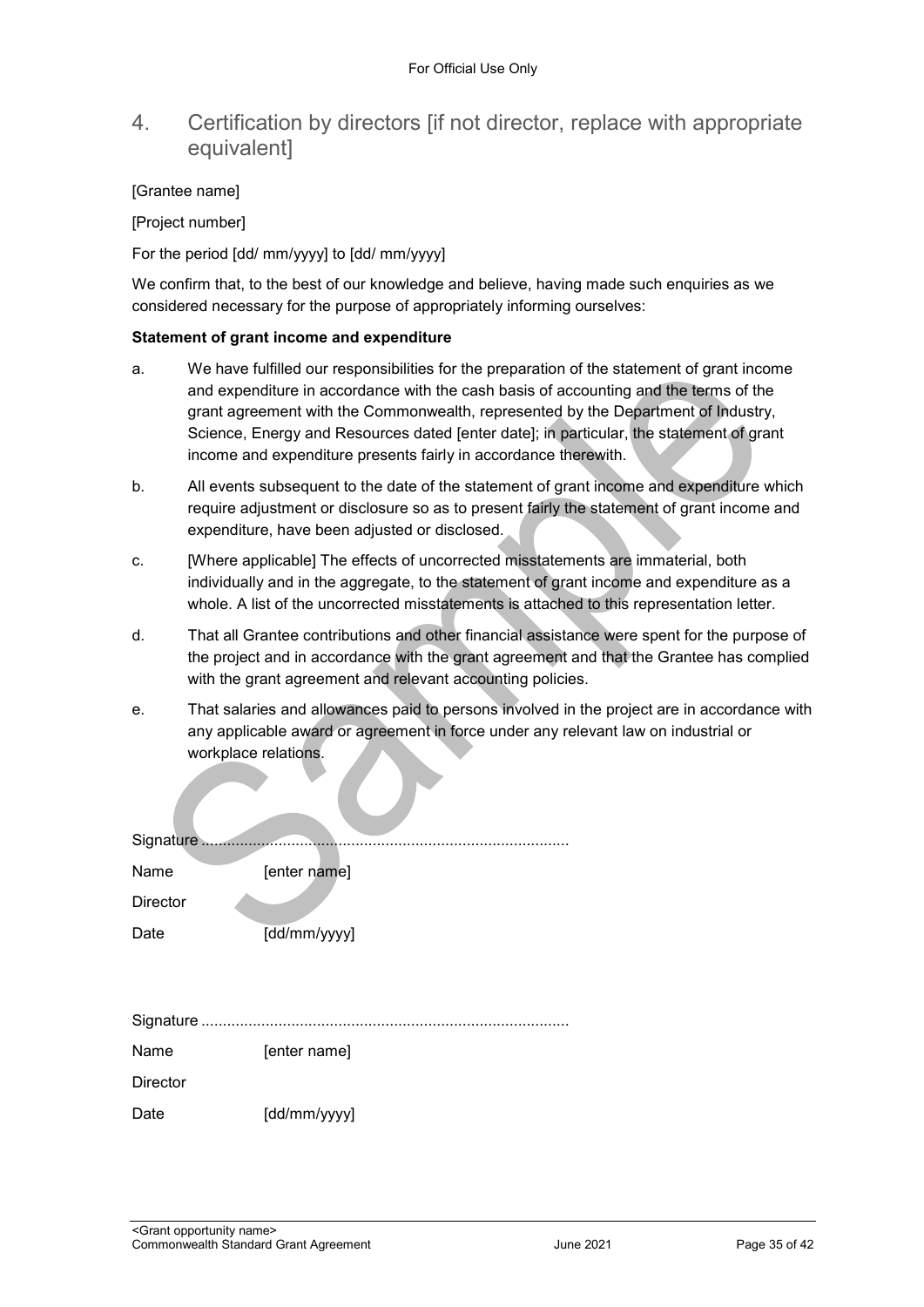## 5. For Auditor use only

I certify that this statement of grant income and expenditure is the one used to prepare my independent audit report dated [enter date] for the Department of Industry, Science, Energy and Resources.

| Signature          |                       |
|--------------------|-----------------------|
| Name               | [enter name]          |
| Position           | [enter position]      |
| Auditor's employer | [enter employer name] |
| Date               | [dd/mm/yyyy]          |
|                    |                       |
|                    |                       |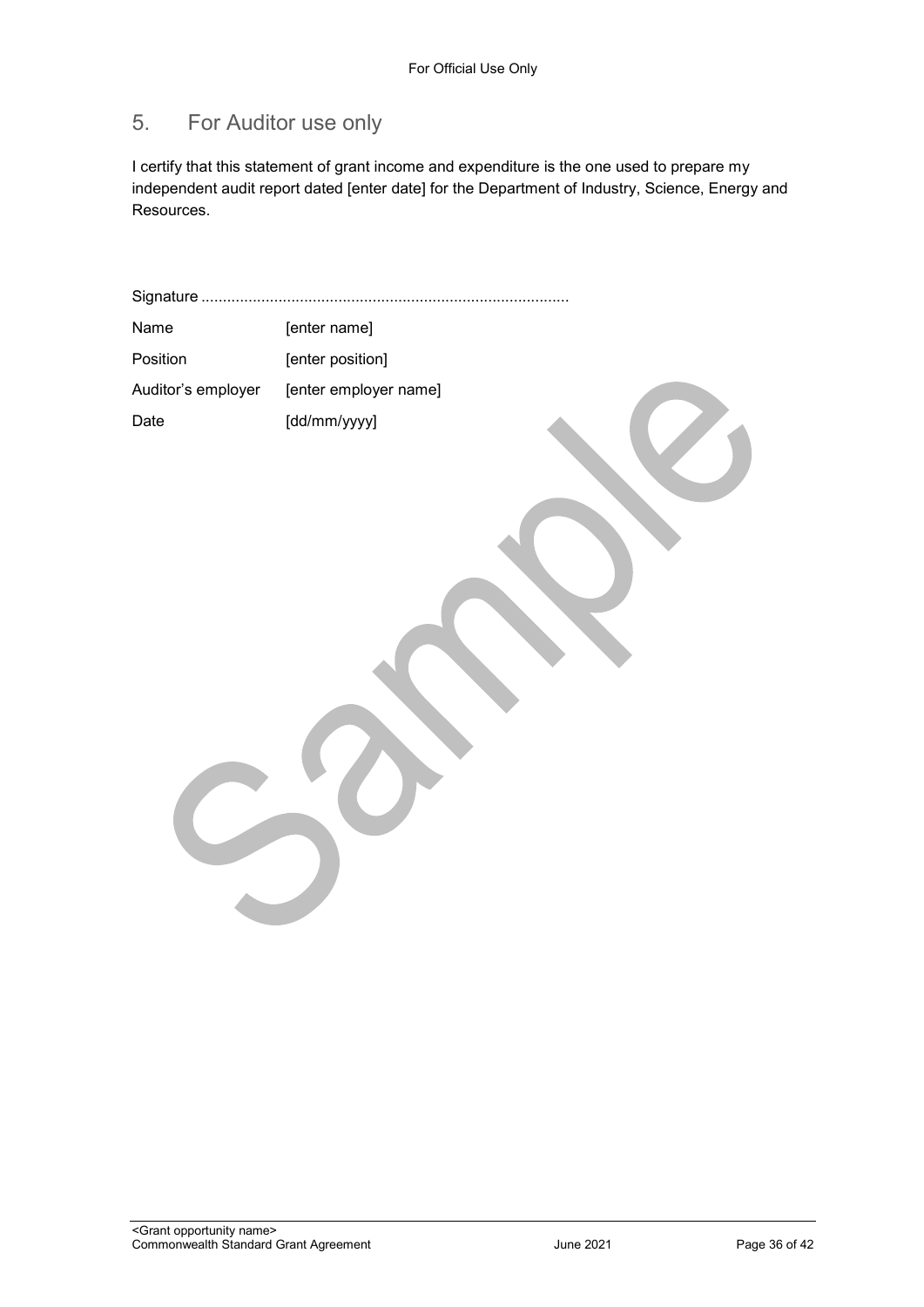## Attachment B - Independent audit report

#### **Background for auditors**

The purpose of the independent audit report is to provide us with an auditor's opinion on the Grantee's statement of grant income and expenditure. The statement of grant income and expenditure is prepared by the Grantee to correspond with the expenditure reported to the department by the Grantee for the same period, in the process of claiming grant payments.

The independent audit report must be prepared by a person who is an approved auditor.

An approved auditor is a person who is:

- a. registered as a company auditor under the *Corporations Act 2001* or an appropriately qualified member of Chartered Accountants Australia and New Zealand, or of CPA Australia or the Institute of Public Accountants; and
- b. not a principal, member, shareholder, officer, agent, subcontractor or employee of the Grantee or of a related body corporate or a Connected Entity.

The audit should be undertaken and reported in accordance with Australian Auditing Standards.

The independent audit report must follow the required format and include any qualification regarding the matters on which the auditor provides an opinion. We may follow up any qualifications with the Grantee or auditor. The independent audit report must be submitted on the auditor's letterhead.

Auditors must comply with the professional requirements of Chartered Accountants Australia and New Zealand, CPA Australia and the Institute of Public Accountants in the conduct of their audit.

If the auditor forms an opinion that the statement of grant income and expenditure does not give a true and fair view of the eligible expenditure for the period, the independent audit report should be qualified and the error quantified in the qualification section of the independent audit report.

The required independent audit report format follows.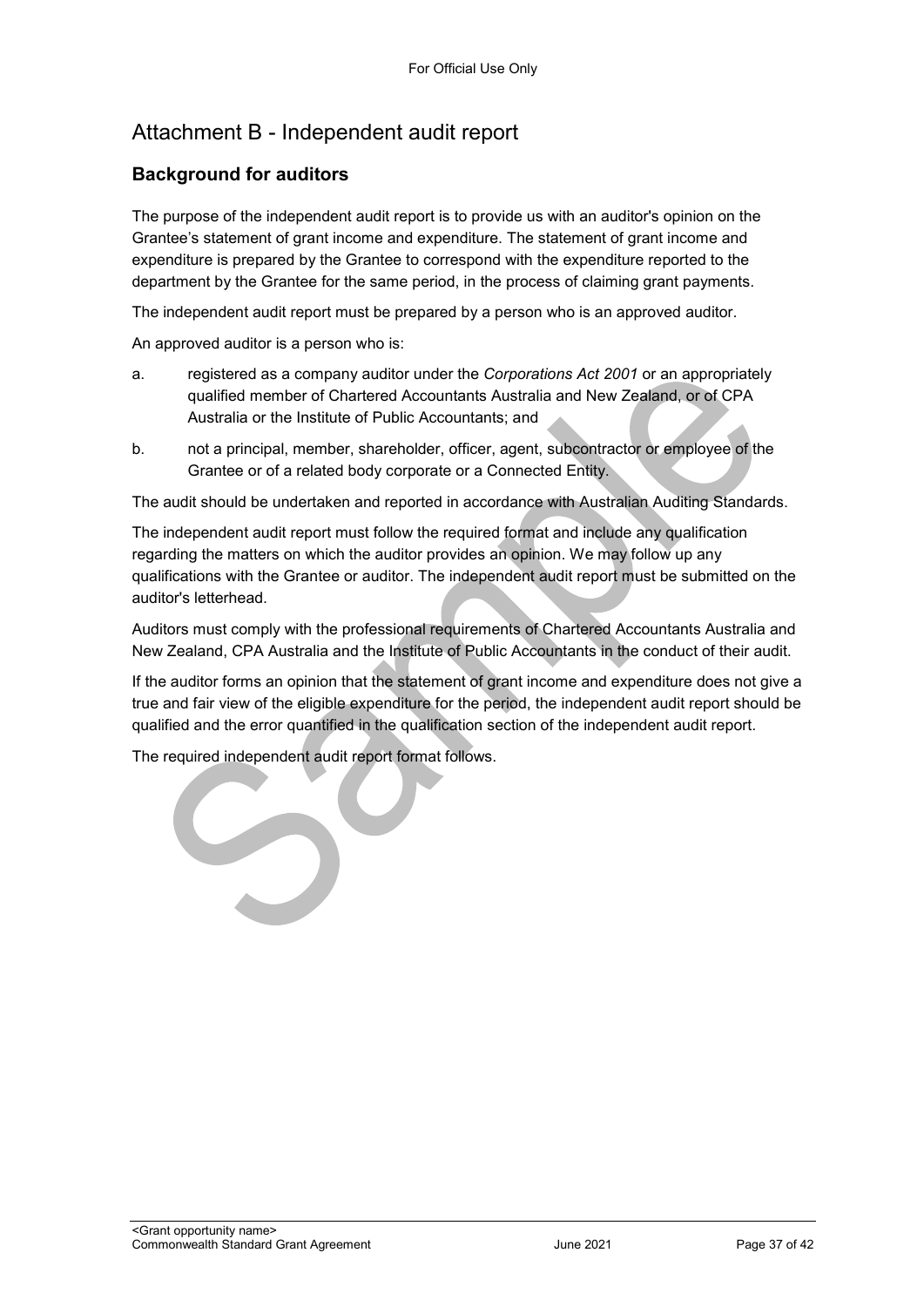#### **Auditor's report**

Independent audit report in relation to [Grantee name]'s statement of grant income and expenditure to the Commonwealth, represented by the Department of Industry, Science, Energy and Resources (the department).

We have audited:

- a. the accompanying statement of grant income and expenditure of [Grantee name] for the period [dd/mm/yyyy] to [dd/mm/yyyy], a summary of significant accounting policies and other explanatory information, and management's attestation statement thereon (together "the financial statement"). The financial statement has been prepared by management using the cash basis of accounting described in note 3.2 to the financial statement; and
- b. [Grantee name]'s compliance with the terms of the grant agreement between [Grantee name] and the Commonwealth dated [date of agreement] for the period [dd/mm/yyyy] to [dd/mm/yyyy] (the grant agreement).

We have:

- a. reviewed [Grantee name]'s statement of labour costs in support of its claim of eligible expenditure[; and
- b. performed limited assurance procedures on [Grantee name]'s statement of employee numbers under the grant agreement].

#### *Management's responsibility*

Management is responsible for:

- a. the preparation and fair presentation of the financial statement in accordance with the basis of accounting described in note 3.2, this includes determining that the cash basis of accounting is an acceptable basis for the preparation of the financial statement in accordance with the grant agreement;
- b. compliance with the terms of the grant agreement;
- c. the preparation of the statement of employee numbers and labour costs in support of eligible expenditure; and
- d. such internal control as management determines is necessary to:
	- i enable the preparation of the financial statement and the statement of [employee numbers and ]labour costs that are free from material misstatement, whether due to fraud or error; and
	- ii enable compliance with the terms of the grant agreement.

#### *Auditor's responsibility*

Our responsibilities are:

- a. To express an opinion, based on our audit, on:
	- i the financial statement; and
	- ii [Grantee name]'s compliance, in all material respects, with the terms of the grant agreement; and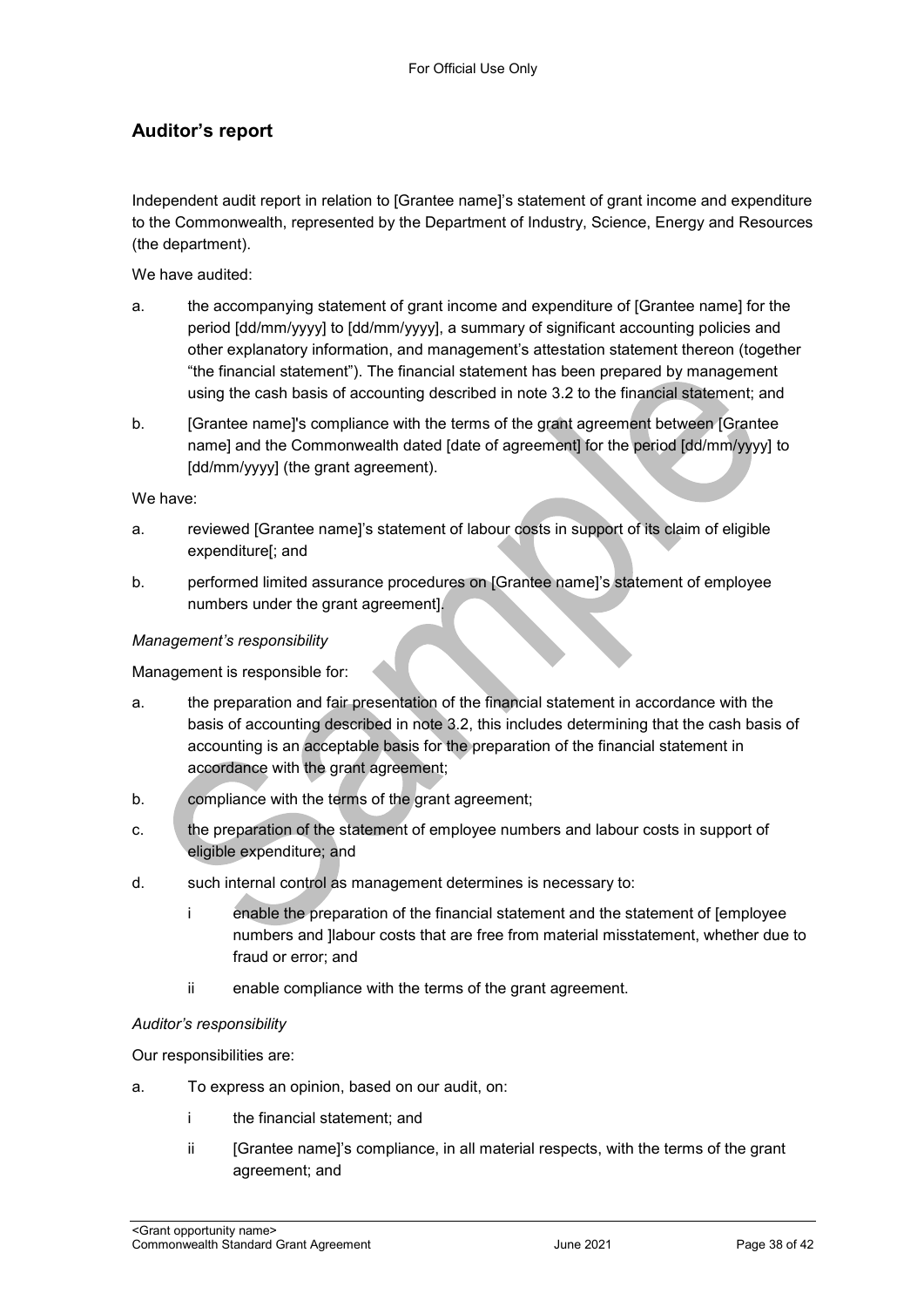#### b. To conclude based on:

- i our review procedures, on the statement of labour costs; and
- ii our limited assurance procedures on the statement of employee numbers.

We conducted our audit of the financial statement in accordance with Australian Auditing Standards; our audit of compliance with the grant agreement in accordance with ASAE 3100, our review of the statement of labour costs in accordance with ASRE 2405[; and our limited assurance procedures on employee numbers in accordance with ASAE 3000]. The applicable Standards require that we comply with relevant ethical requirements and plan and perform our work to:

- a. obtain reasonable assurance about whether the financial statement is free from material misstatement and that [Grantee name] has complied, in all material respects, with the terms of the grant agreement; and
- b. obtain limited assurance as to whether anything has come to our attention that causes us to believe that the statements of employee numbers and labour costs are materially misstated.

An audit involves performing procedures to obtain audit evidence about the amounts and disclosures in the financial statement and about the Grantee's compliance with the grant agreement. The procedures selected depend on the auditor's judgement, including the assessment of the risks of material misstatement of the financial statement, whether due to fraud or error. In making those risk assessments, the auditor considers internal control relevant to the Grantee's preparation and fair presentation of the financial statement, and to the Grantee's compliance with the grant agreement, in order to design audit procedures that are appropriate in the circumstances, but not for the purpose of expressing an opinion on the effectiveness of the Grantee's internal control. An audit also includes evaluating the appropriateness of accounting policies used by management, as well as evaluating the overall presentation of the financial statement.

A review consists of making enquiries and applying analytical and other review procedures. A review is substantially less in scope than an audit conducted in accordance with Auditing Standards and consequently does not enable us to obtain assurance that we would become aware of all significant matters that might be identified in an audit. Accordingly, we do not express an audit opinion on the statement of labour costs.

A limited assurance engagement undertaken in respect of the statement of employee numbers, in accordance with ASAE 3000 involves [level of detail about procedures to be determined by the auditor]. The procedures performed in a limited assurance engagement vary in nature and timing from, and are less in extent than for, a reasonable assurance engagement; and consequently, the level of assurance obtained in a limited assurance engagement is substantially lower than the assurance that would have been obtained had a reasonable assurance engagement been performed.

We believe that the evidence we have obtained is sufficient and appropriate to provide a basis for our audit opinion, review and limited assurance conclusions.

#### *Opinion*

In our opinion:

a. the financial statement presents fairly, in all material respects, the grant income and expenditure of [Grantee name] for the period [dd/mm/yyyy] to [dd/mm/yyyy] in accordance with the cash basis of accounting described in note 3.2 and the terms of the grant agreement, dated [date of agreement], with the Commonwealth; and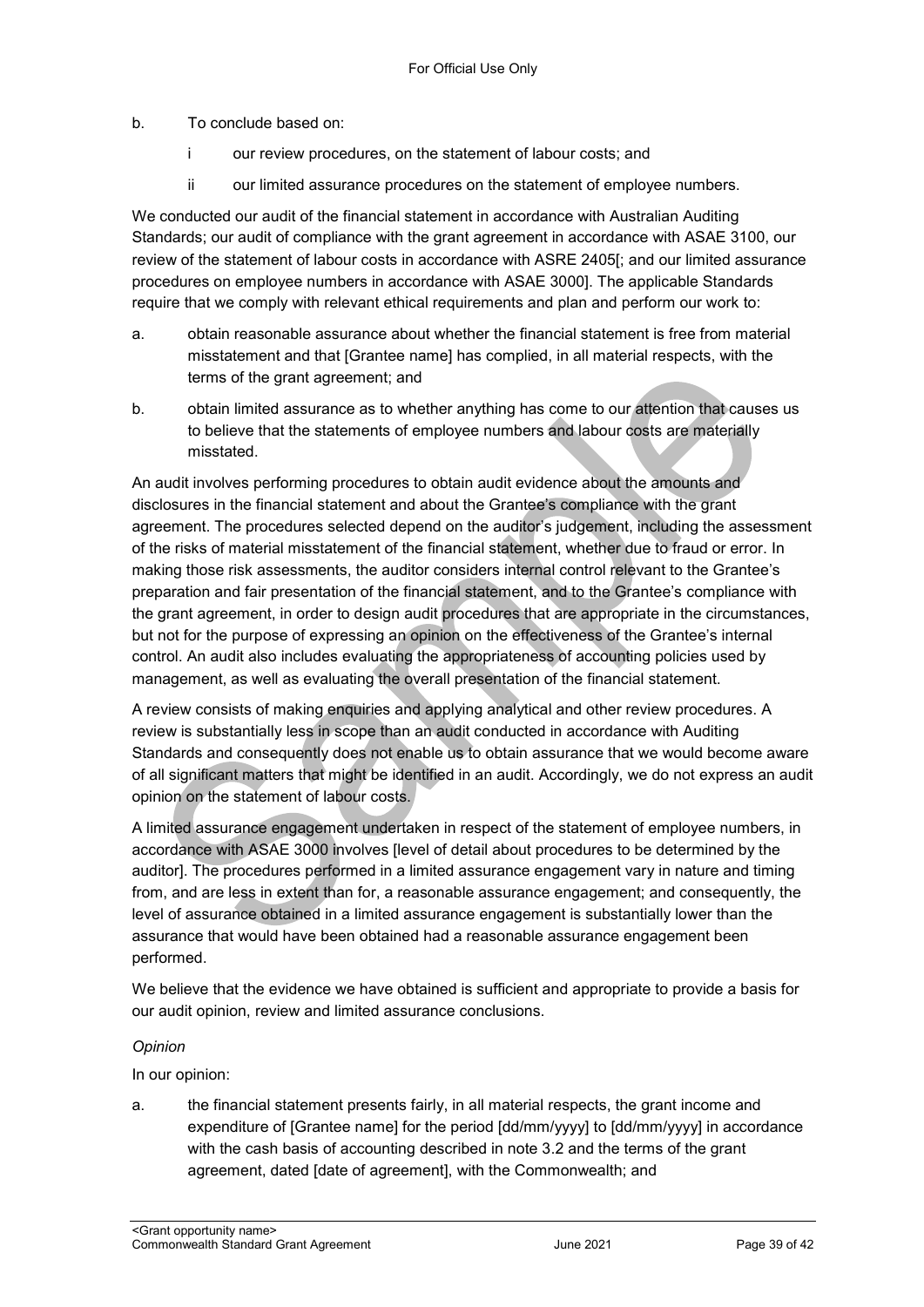b. [Grantee name] has complied, in all material respects, with the requirements of the grant agreement between the organisation and the Commonwealth dated [date of agreement], for the period [dd/mm/yyyy] to [dd/mm/yyyy].

#### *Basis of Accounting and Restriction on Distribution*

Without modifying our opinion, we draw attention to note 3.2 to the financial statement, which describes the basis of accounting. The financial statement is prepared to provide information to the department in accordance with the grant agreement, dated [date of agreement]. As a result, the financial statement may not be suitable for another purpose.

#### *Use of Report*

This report has been prepared for [Grantee name] and the department in accordance with the requirements of the grant agreement between [Grantee name] and the Commonwealth, dated [date of agreement]. We disclaim any assumption of responsibility for any reliance on this report to any persons or users other than [Grantee name] and the department, or for any purpose other than that for which it was prepared.

#### *Conclusions*

Based on:

- a. Our review, which is not an audit, nothing has come to our attention that causes us to believe that the statement of labour costs in the period [dd/mm/yyyy] to [dd/mm/yyyy] is not, in all material respects, fairly presented in accordance with the grant agreement dated [date of agreement] with the Commonwealth[; and
- b. The procedures we have performed and the evidence we have obtained, nothing has come to our attention that causes us to believe that the statement of employee numbers as at [dd/mm/yyyy] is not prepared, in all material respects, in accordance with the grant agreement dated [date of agreement] with the Commonwealth].

| Auditor's signature |                       |
|---------------------|-----------------------|
| <b>Name</b>         | [enter name]          |
| Auditor's employer  | [enter employer name] |
| Employer's address  | [enter address]       |
| Qualifications      | [enter qualification] |
| Position            | [enter position]      |
| Date                | [dd/mm/yyyy]          |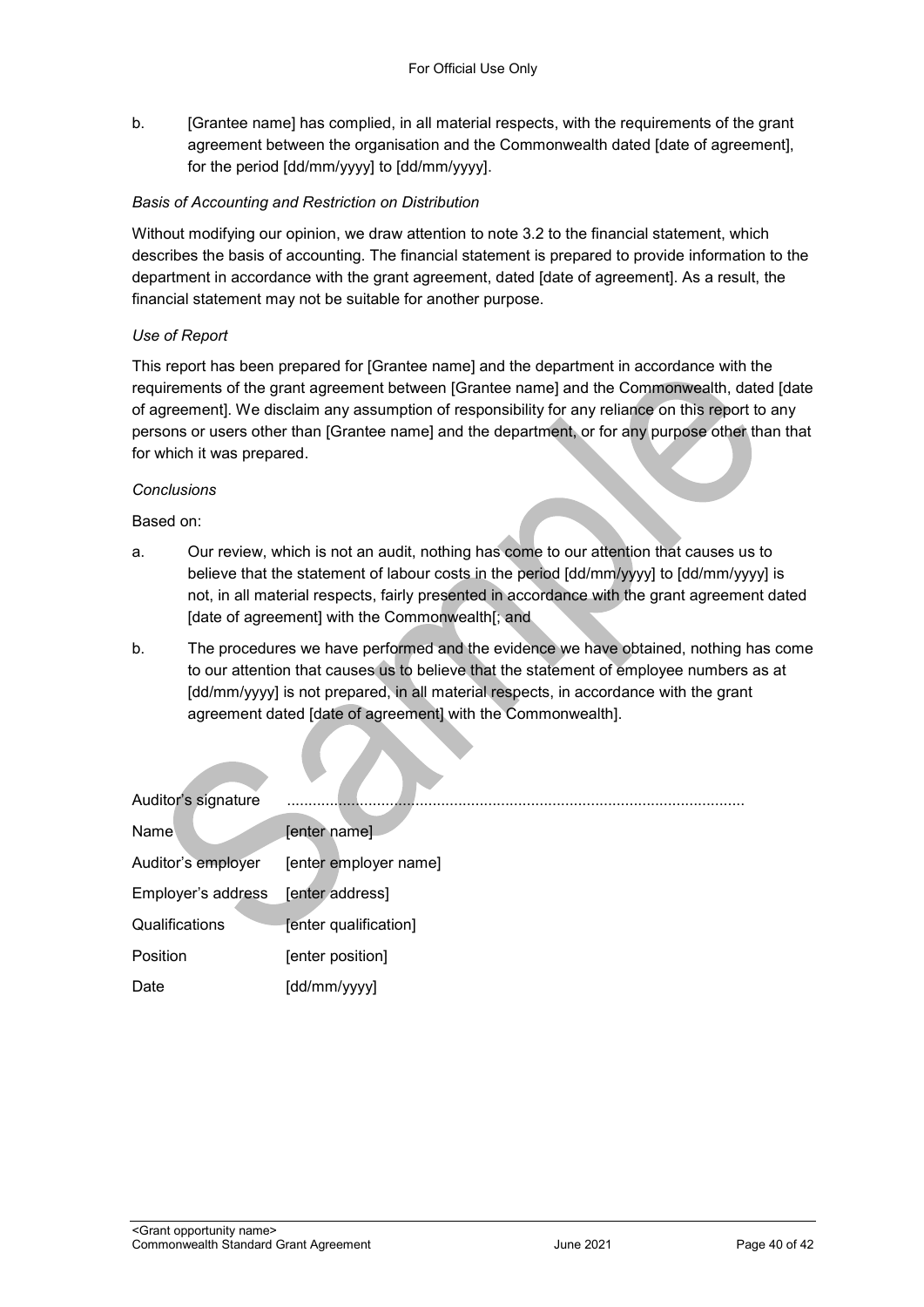## Attachment C - Certification of certain matters by the auditor

The department also requires a certification of certain matters by the auditor in addition to the independent audit report. This should be submitted with the statement of grant income and expenditure and independent audit report.

The auditor who signs this certification must also initial and date a copy of the Grantee's statement of eligible expenditure. The department will not accept an independent audit report that lacks this attachment.

The required format of certification is on the following page.